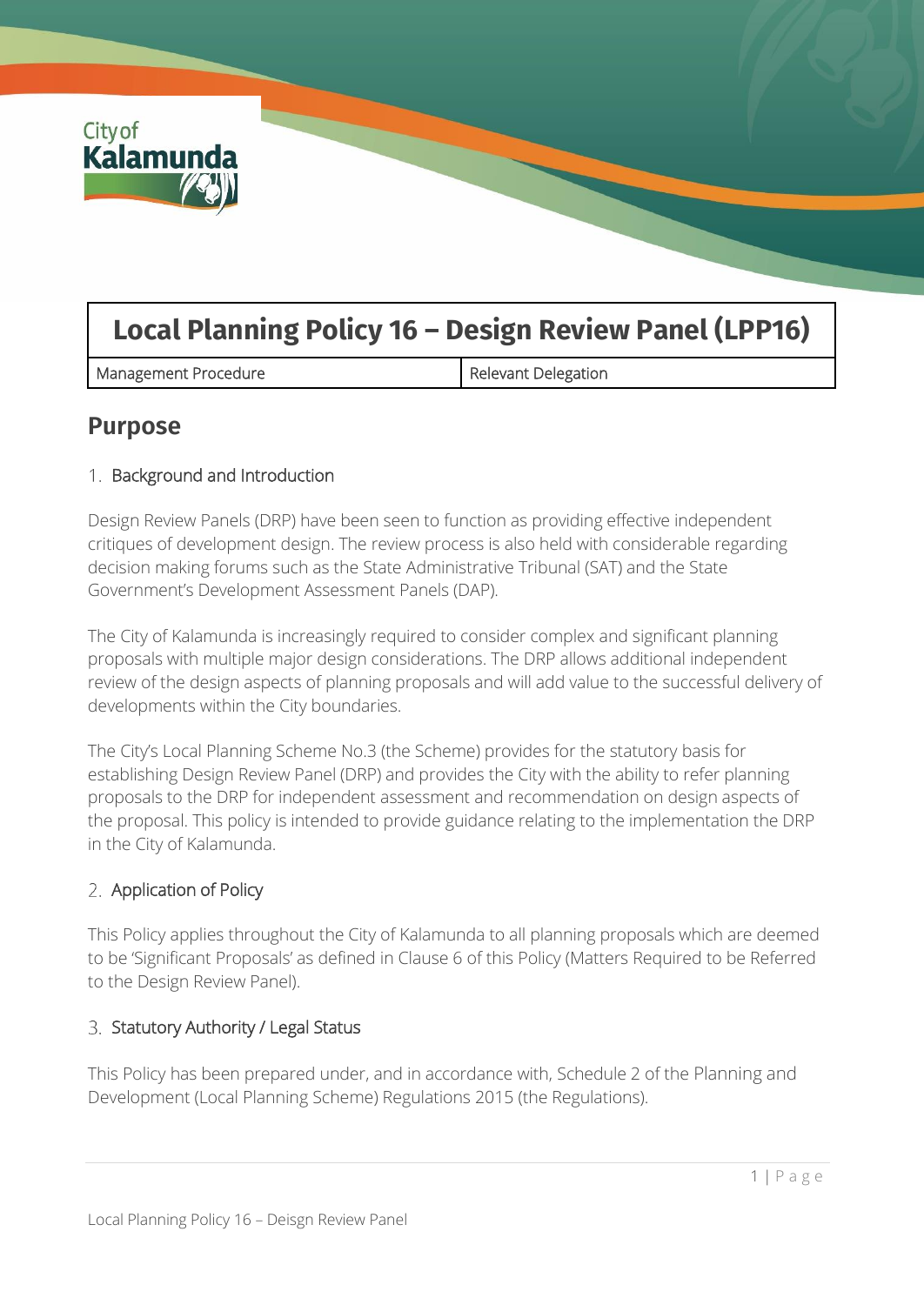

a) Relationship to Local Planning Scheme No.3

This Policy is a planning policy prepared, advertised and adopted pursuant to Part 2 of the Scheme. The Policy augments, and is to be read in conjunction with, the provisions of the Scheme relating to development.

If there is a conflict between this Policy and the Scheme, then the Scheme shall prevail.

b) Relationship to other state planning/development control policies

This policy has due regard to and should be read in conjunction with the relevant Statutory Planning Framework.

#### 4. Policy Objectives

The primary objectives of this Policy are:

- a) To outline the types of development proposals that will be referred to the DRP;
- b) To detail the terms of reference of the DRP;
- c) To outline the roles and responsibilities of the members of the DRP and the City;
- d) To detail the information required to be provided to enable the DRP to consider a planning proposal; and
- e) To detail the procedure for holding DRP meetings, and the preparation and distribution of agendas and minutes.

# **Policy Statement**

#### 1. Terms of Reference

a) Role of the DRP

The role of the DRP is to provide independent, formal, technical and professional advice and recommendations to:

- i. Proponents and local government officers on the design quality of proposals;
- ii. To decision makers (State and local governments, Development Assessment Panels, the State Administrative Tribunal) on eligible development applications or other proposals;
- iii. To local government, where requested, on strategies, policies, master plans, precinct plans, local development plans, structure plans, activity centre plans, local planning schemes and amendments or other matters.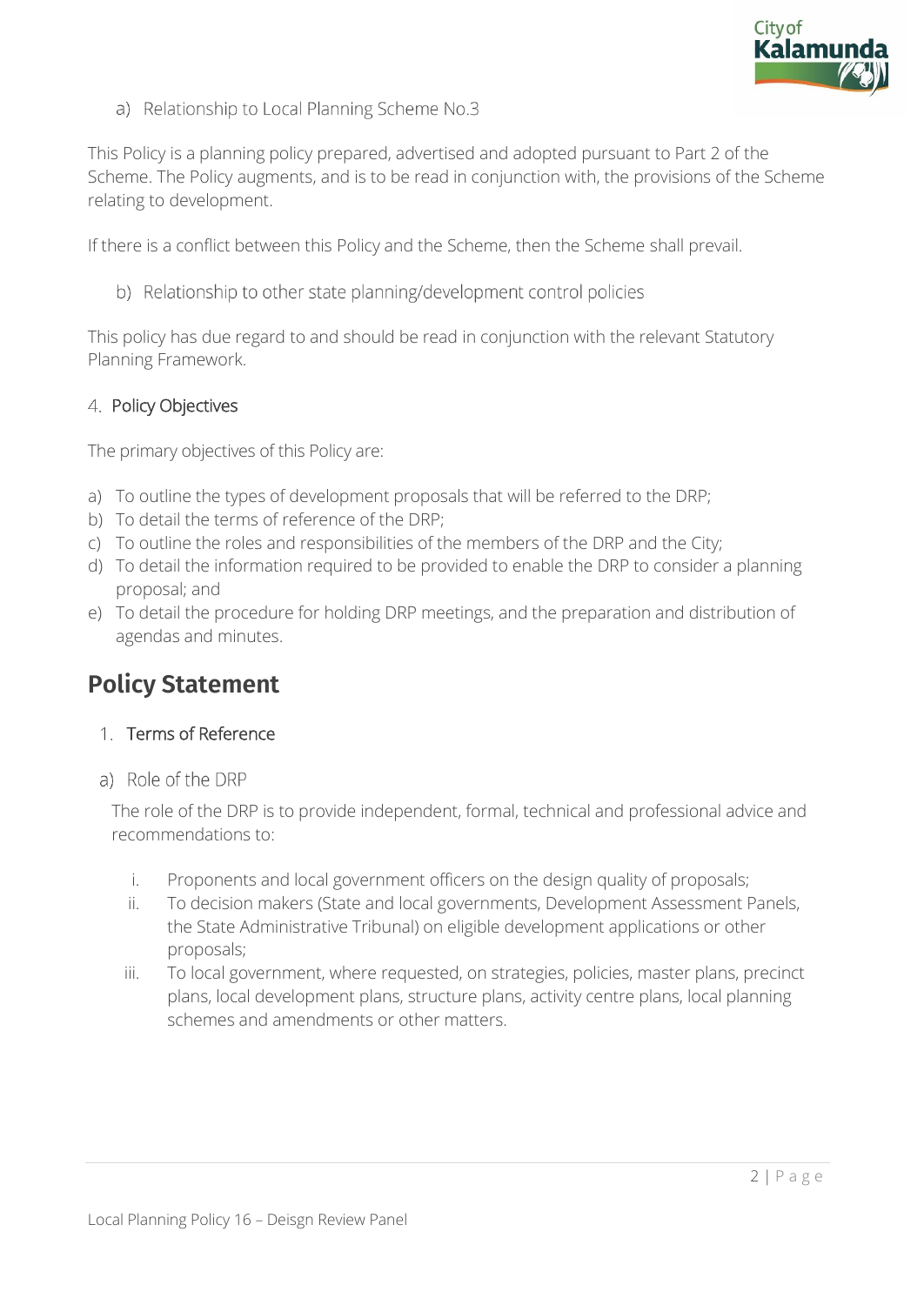

# 2. Status of advice

The DRP is advisory only and does not have a decision-making function. The panel advises on the design quality of proposals with reference to the Design Principles (from SPP 3.7) and the statutory planning framework. Decision makers should have due regard to the design review advice and recommendations in their deliberations.

For continuity between design review and local government and Development Assessment Panel assessment procedures, the Design Review Panel Chair may be requested to brief decision makers either through preparation of a briefing note or attendance at a meeting. Where a matter is referred to the State Administrative Tribunal for review, the Design Review Panel Chair may also be invited to attend proceedings as required by the Tribunal.

The DRP shall only deal with matters that have been referred to them by the Director of Development Services or authorised officer, or through a resolution of the Council.

Individual members of the DRP shall not provide advice directly to an applicant, owner, or Council member in respect to any item under consideration at a DRP meeting. Other than authorised City officer, the DRP Chair is the only person who should speak on behalf of the DRP should clarification regarding previous DRP recommendations or advice be sought.

#### 3. Timing and number of reviews

The number of reviews needed will vary depending on the complexity of a proposal; however, three reviews are typically needed for the process to be effective.

Design reviews should occur before a development application is submitted. It is strongly recommended that the first design review takes place during the concept design stage to ensure that proponents can take advantage of the advice offered at a time where the design is flexible enough to accommodate change without impacting on time and cost constraints. A subsequent review should typically occur at a stage when the design has been further progressed. Depending on the outcome of the initial meeting, this review session will typically occur during design development or prior to the proposal being submitted for development approval (Pre-lodgement stage).

At building permit stage (after development approval) it is suggested that a check takes place by the Design Review Panel Chair or delegate, to ensure that the design quality of the proposal is consistent with the approved development application and any relevant conditions related to design quality.

# Matters to be Considered

The DRP shall take into account matters including, but not limited to: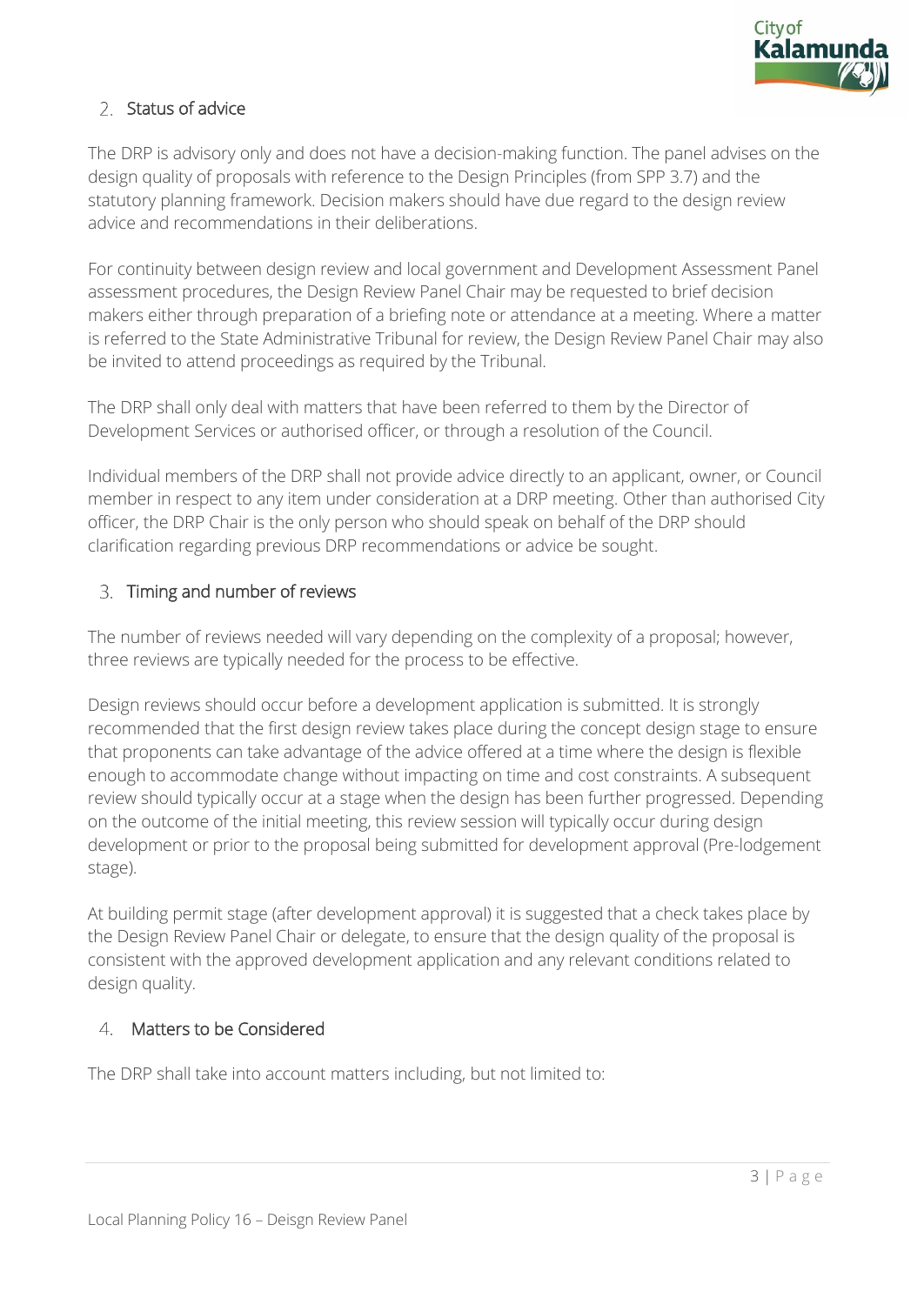

- a) The provisions of the United Kingdom's Centre for Architecture and the Built Environment's (CABE) principles of good design (refer Appendix 1 for further information in this regard);
- b) The Design WA documents and resources;
- c) The relevant statutory planning and policy framework relating to the planning proposal;
- d) The architectural quality of the design, including its relationship with adjoining or nearby developments;
- e) The impact of, and relationship with, a proposal on the streetscape on surrounding properties;
- f) The impact of the proposal on the character of the area, including consideration of significant cultural and natural features and landmarks;
- g) The extent to which the proposal addresses environmental sustainability principles;
- h) The extent to which the proposal addresses crime prevention principles; and
- i) Any heritage considerations.

# 5. Membership and Qualification

The DRP Panel will be established comprising up to five (5) community representatives and/or technical experts who, in the opinion of the City, have the relevant knowledge, experience, or expertise to give fair, reasoned, and non-biased advice on the matters referred to the DRP.

Members of the DRP should have appropriate contemporary experience and qualifications in one or more of the following areas:

- a) Architecture
- b) Landscape architecture
- c) Urban Design
- d) Heritage and urban conservation
- e) Sustainability and environmental design
- f) Services engineering
- g) Accessibility
- h) Transport planning
- i) Planning
- j) Public art
- k) Civil and/or structural engineering

Preference will be given to candidates that demonstrate the required experience and qualifications that also have local knowledge. Current registration with their relevant professional body is highly desirable.

To be independent and apolitical, decision-makes, elected members or officers must not be appointed to the Design Review Panel. However, City officers should participate in all design reviews in an advisory capacity to provide administrative and governance support.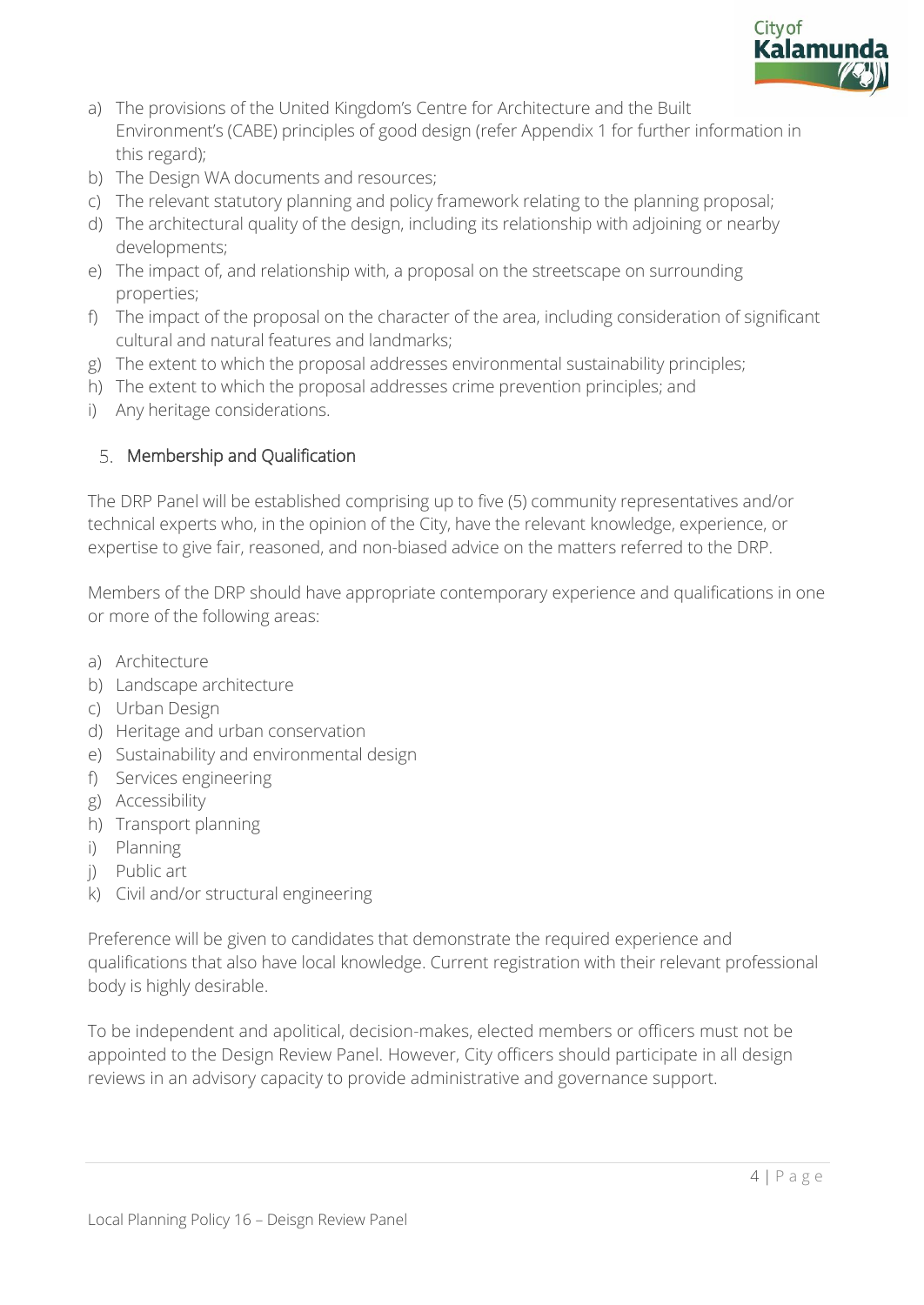

# **Appointment and Resignation/Termination of Members**

# 1. Expressions of Interest

The Chief Executive Officer (CEO) shall call for public nominations to the DRP. The CEO shall at the first opportunity elect the five members comprising a Chairperson, Deputy Chair, and three (3) members of the panel, plus two (2) alternate members, from amongst those nominees determined to be most suitable.

Expressions of Interest for DRP members should include a brief professional profile addressing the following selection criteria:

- a) Appropriate qualifications and demonstrated expertise in architectural design, landscape architecture or urban design, or other professional area if required;
- b) Ability to work in a multi-disciplinary team;
- c) Demonstrated expertise in design review, design critique or the provision of strategic advice on design quality issues;
- d) Knowledge or understanding of the State's Planning Framework, relevant City policies and development controls and design issues in the local area;
- e) Skills and experience in analysis and application of local planning strategies and policies;
- f) Ability to analyse, evaluate and offer objective and constructive feedback on complex design quality issues in design review, for evaluation of complex development applications and on strategic planning matters; and
- g) Good written and verbal communication to ensure that advice provided to proponents is clear and concise.

The term of office for any member of the DRP shall be for a period of five (5) years. Members can apply for reappointment at the end of this period.

# 2. Resignation

A DRP member who resigns at any time during their term of appointment is required to give their notice in writing to the CEO.

# 3. Termination

Should a member fail to attend three (3) consecutive meetings of the DRP without being granted a Leave of Absence by the DRP his/her appointment shall be automatically terminated. The CEO will notify any member, in writing, when their membership of the DRP is terminated. Members taking leave of absence for a period are requested to notify the CEO and any notified leave of absence will be recorded in the minutes of a DRP meeting held during that period.

In addition to the above, the CEO may terminate the appointment of any member prior to the expiry of his/her term, if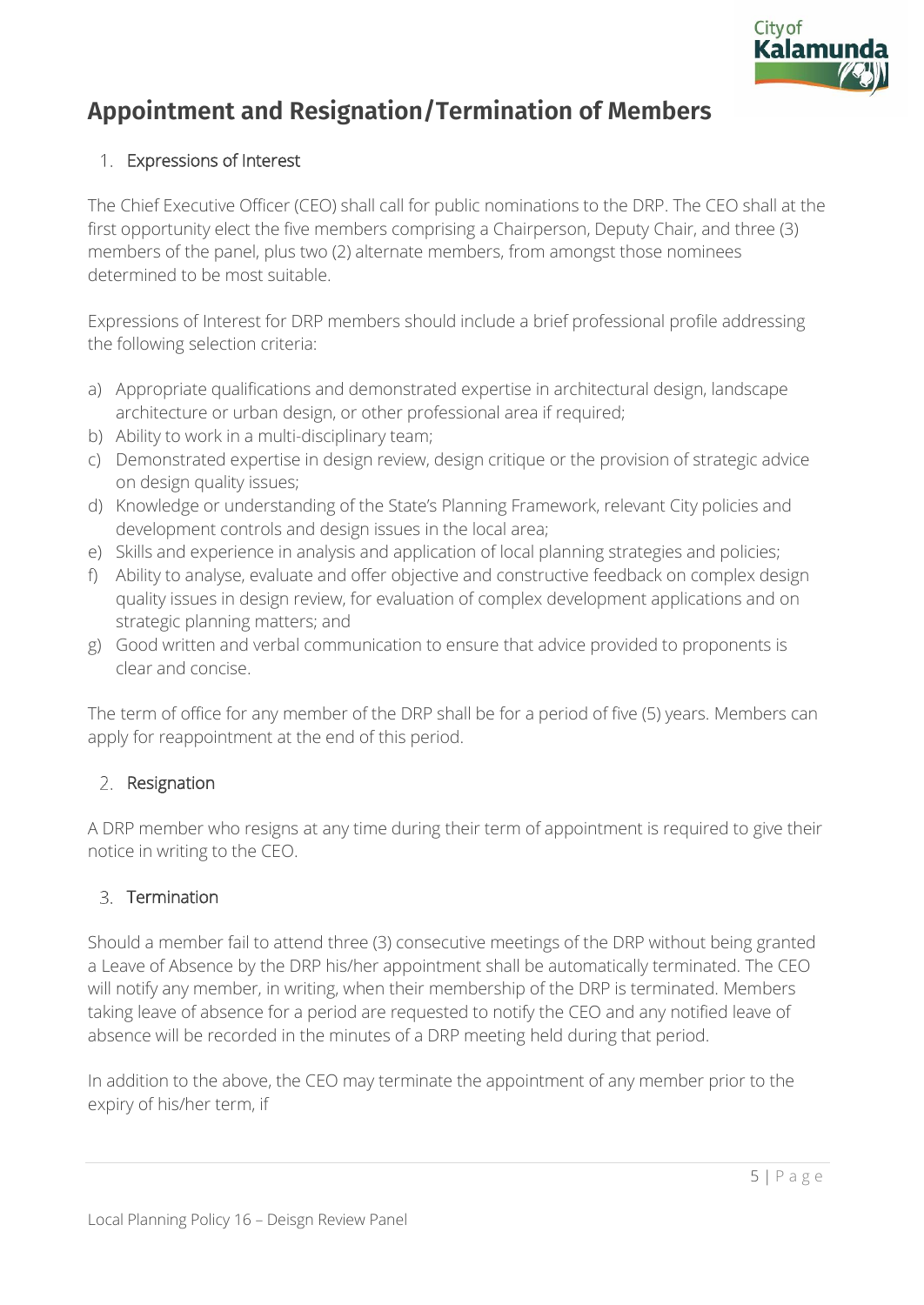

- a) The CEO, on advice from the elected Chair and/or the Director of Development Services, considers that the member is not making a positive contribution to the DRP; or
- b) The member is found to be in breach of the City of Kalamunda's Code of Conduct or in serious contravention of the Local Government Act 1995; or
- c) A member's conduct, actions, or comments brings the City of Kalamunda into disrepute.

### 4. Vacancies

Where a vacancy occurs details of eligible persons from the previous expressions of interest to serve as a member of the DRP shall be presented to the CEO for selection and approval. Should this process fail to determine a new member then the vacancy will be publicly advertised calling for expressions of interest. The term of appointment for any new member of the DRP shall be for the remaining period of the member vacating the DRP position.

#### 5. Roles and responsibilities

A good working relationship between local government planners and Design Review Panel Members is essential, as it's important to have regular, consistent and clear communication between those involved in the design review and assessment processes.

#### 6. Roles and responsibilities of the City's Planning officers

The City's planning officers are responsible for coordinating the operation of the Design Review Panel and support is required from suitably qualitied local government officers, including senior officers. The role of the City's Planning officers is outlined below:

#### a) Panel coordinator

The local government should nominate a panel coordinator to assist in smooth communication regarding meetings and other panel matters. The roles and responsibilities of the panel coordinator include, but are not limited to:

- i. Circulate the annual meeting schedule, panel contact details and other material;
- ii. Act as the central point of contact between the panel members and other local government officers or stakeholders;
- iii. Prepare agendas, ensuring sufficient notice is provided to all parties (seven days is recommended);
- iv. Arrange site inspections where appropriate;
- v. Respond to requests for additional information from panel members in accordance with the established administrative procedures;
- vi. Arrange for relevant local government officers to attend meetings;
- vii. Arrange for notes or minutes to be taken at meetings and work with the report writer and arrange Chair endorsement of the notes, minutes and/or design review report;
- viii. Distribute the notes, minutes and/or report to relevant parties and make panel advice and/or recommendations available to the proponent within a specified time period (recommended 10 working days) of the panel meeting;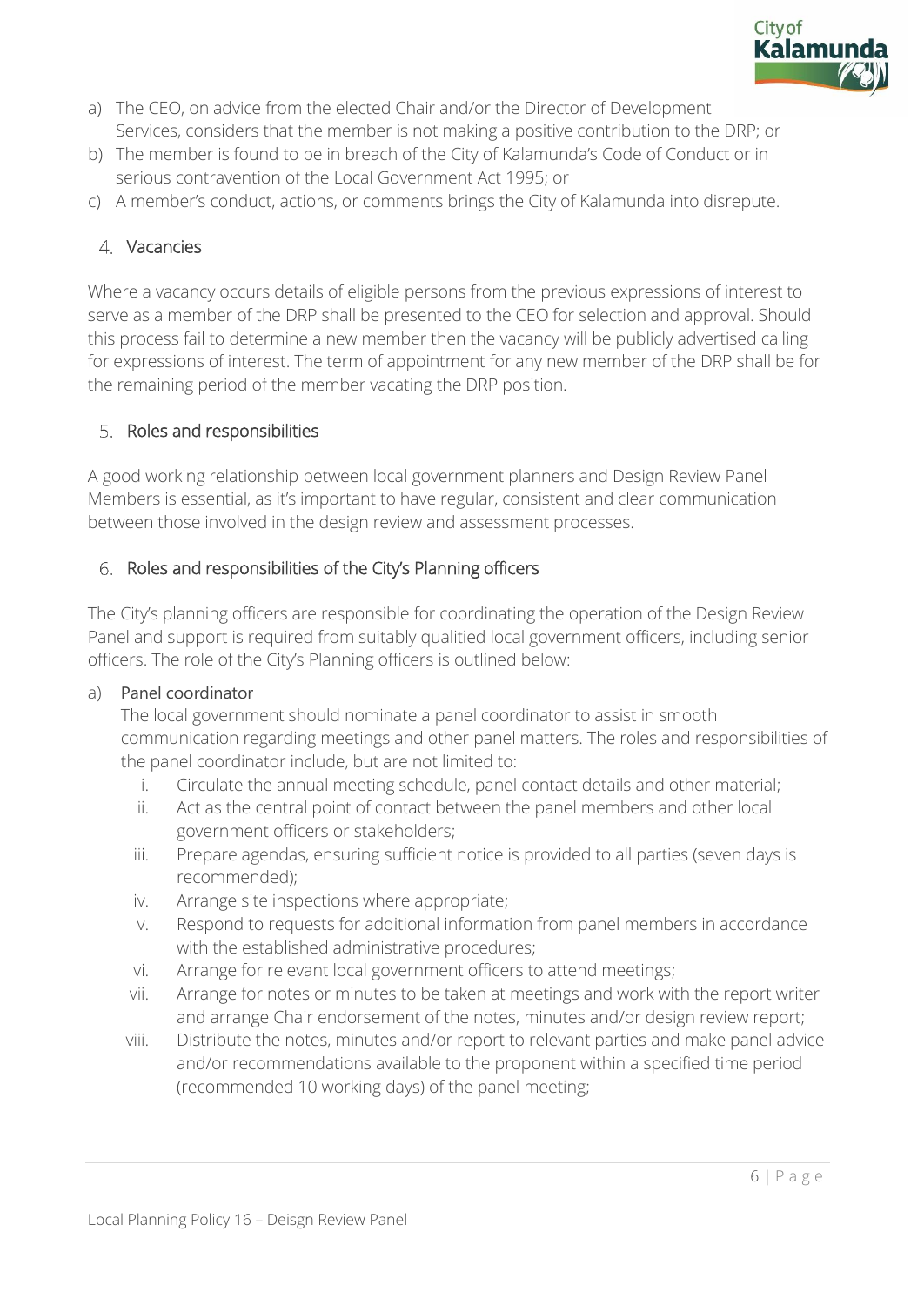

- ix. Arrange for the administration of fees, where charged, and membership remuneration payments;
- x. Prepare a summary of council, Development Assessment Panel and State Administrative Tribunal decisions on applications considered by the panel, as a means of providing feedback and optimising awareness of any other relevant matters.

### b) Senior planning staff

Senior Planning Staff should provide the necessary administrative support and advice to the meeting including managing the meeting opening and closing proceedings and providing governance advice where requested by the panel Chair. The Chair should manage and facilitate the interactive design review discussion and identify the key recommendations for reporting.

#### c) Planning officer

For each proposal under consideration, a planning officer should present an overview of the site (or proposal) including history, current and future surrounding context as well as compliance with planning controls and relevant design criteria. They will also convey any concerns raised through internal referral pathways (e.g. storm water, traffic/parking) if available.

#### d) Report writer

Local government is responsible for ensuring that notes or minutes are taken for all panel meetings. The notes will be used to formulate a design review report for the local government's use in reporting to Council, JDAP or other decision maker. Notes and reporting needs to be clear and unambiguous to all parties with appropriate terminology and phrasing.

# 7. Roles and responsibilities of the panel members

All panel members are required to:

- a) Provide independent, fair and reasonable professional advice relative to the SPP 7.0 Design Principles and relevant State and local policies and schemes;
- b) Treat all discussions and information about applications with sensitivity and confidentiality;
- c) Respond to and comment on material presented, providing clear and constructive feedback;
- d) Disclose any actual or perceived conflicts of interest in writing for the record (refer Part 10.6 of this Policy for further information in this regard).

#### 8. Roles and responsibilities of the panel chair

The panel Chair is primarily tasked with running panel meetings and is responsible for: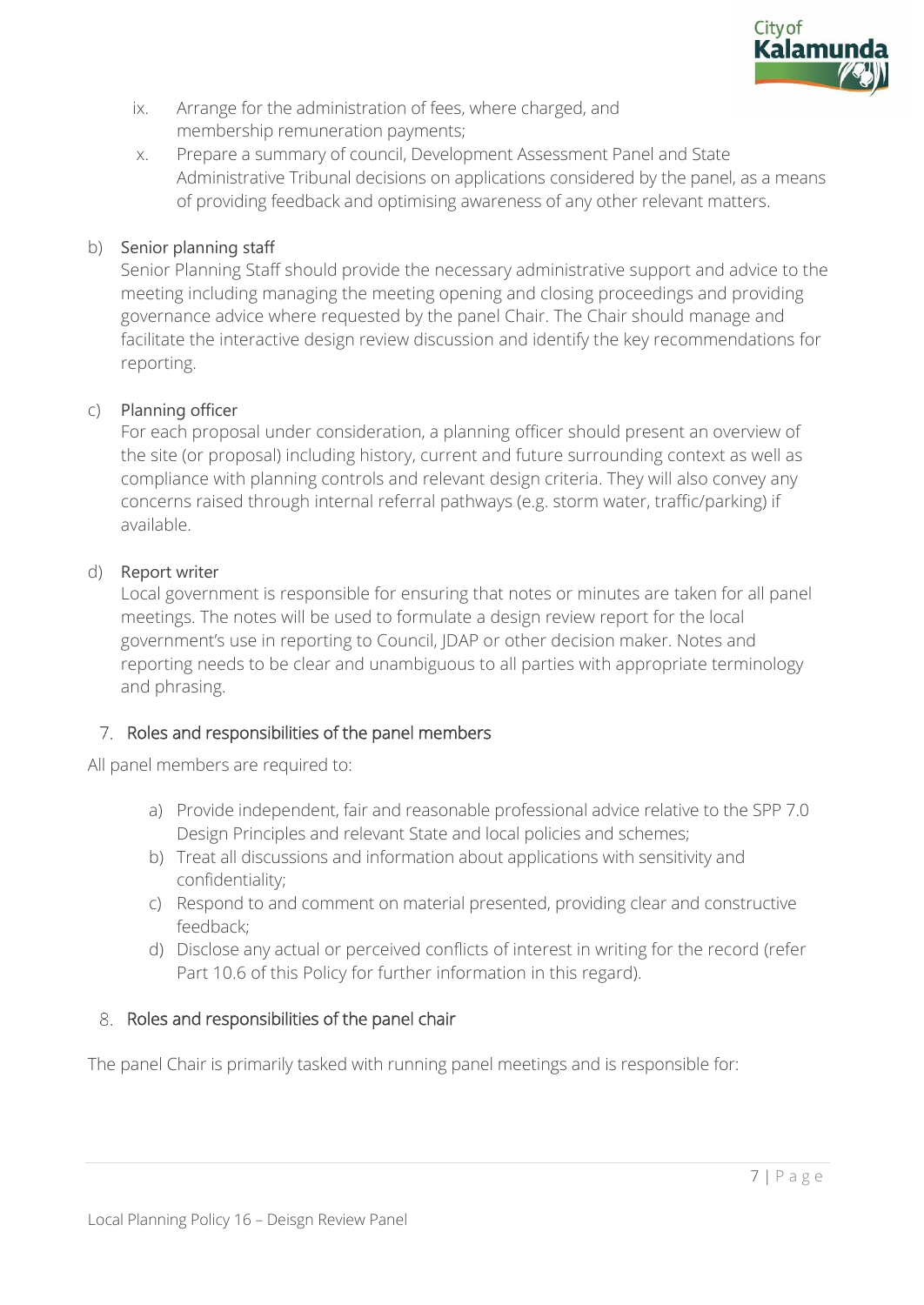

- a) Liaising with the nominated local government officer about the operation of the panel including advice regarding additional briefing material or requirements;
- b) Ensuring new members have been inducted and are briefed about panel operations;
- c) Ensuring that the meeting agenda is followed;
- d) Welcoming and introducing the panel, proponents and any observers present at the meeting;
- e) Facilitating interactive discussion and participation of all panel members, key local government attendees and proponents, enabling solutions to be brokered collaboratively;
- f) Ensuring discussions remain focused on the application being considered and that advice relates to matters covered by the spp7.0 design principles, relevant state and local policies and schemes;
- g) Ensuring consistency of panel advice between reviews;
- h) Summarizing the consensus view of the panel at the conclusion of the meeting;
- i) Brief decision-makers on panel advice when required;
- j) Endorsing the agreed DRP meeting minutes; and
- k) Attend and present at Council meetings, Joint Development Assessment Panel meetings and/or SAT as requested by the Director of Development Services, or authorized officer.

#### 9. Code of Conduct

Each member of the DRP is required to observe the City of Kalamunda's Code of Conduct. All members are expected to act in a responsible and professional manner with the information that they obtain through their role as a member of the DRP.

All members are encouraged to express their opinions and views without fear of reproach. It is therefore important that all members respect each other (often despite differences) and work together to create an open and trusting atmosphere.

Members are expected to accept collective responsibility for, and remain loyal to, the decisions of the DRP This is to be upheld at all times, even when the member may not have agreed with the final decision reached by the DRP.

# 10. Confidentiality and Privacy

Members of the DRP may have contact with confidential or personal information retained by Council or presented to them in a DRP meeting. If so, members are required to maintain the security of any confidential or personal information and will not be permitted to access, use, divulge, or remove any information, unless that member is specifically authorised to do so by written instruction from the Council, the CEO, or the Director of Development Services.

# 11. Operational Funding and Remuneration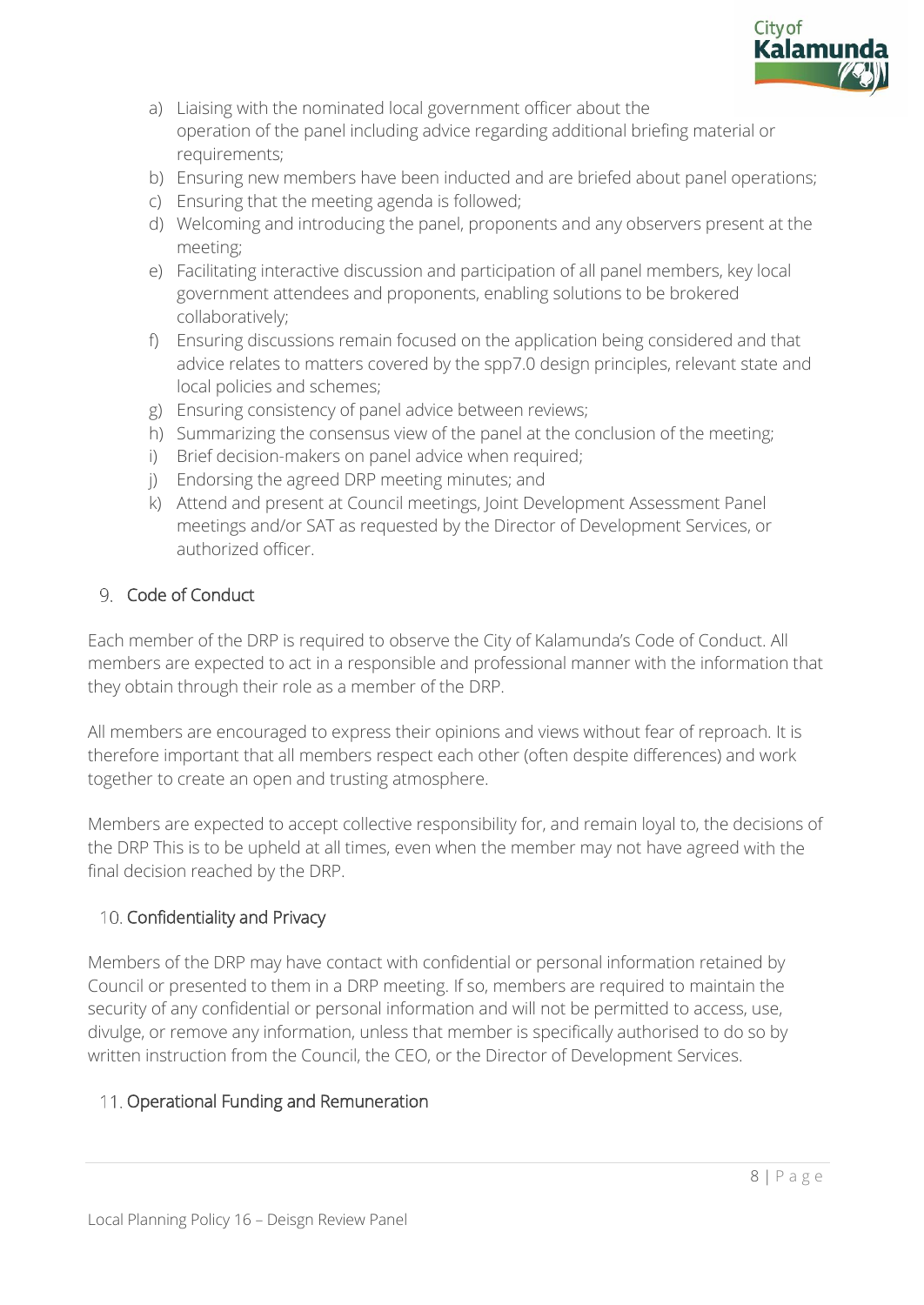

The City's operational budget allocates funds for engaging members of the DRP. Members of the DRP will be remunerated on the basis of an hourly sitting fee for attendance at the scheduled meetings, up to a maximum of three (3) hours, or for a longer period as resolved by the DRP and agreed by the Director of Development Services. In addition, the member can claim up to one (1) hour outside of the meeting for review of any item scheduled to be presented to the DRP. The sitting fee shall be determined by the Council and is to be reviewed in conjunction with the annual review of the City's Schedule of Fees and Charges.

If the Chair of the DRP is required to appear on the City's behalf as an expert witness at the State Administrative Tribunal or assist in the presentation of the City's recommendation to a Development Assessment Panel the member is to be paid at the rate adopted in the City's Schedule of Fees and Charges.

The Chair of the DRP shall be paid an additional hour (at the hourly rate) to compensate for their additional responsibilities that includes writing the recommendation of the DRP, and the review and endorsement of the draft DRP minutes.

# **Matters to be Referred to the Design Review Panel**

# 1. Significant Proposals

Significant development applications are applications which are determined by the City to be of significant planning interest to the community. At the discretion of the Director Development or the Manager Approval Services, a development may be deemed to be significant where one or more of the following criteria apply:

- a) Residential development that comprises ten (10) or more dwellings;
- b) Development that is greater than 10 metres in height (excluding Industrial development);
- c) Commercial or Industrial development directly abutting land used for residential purposes;
- d) Development that in the opinion of the City will have a significant impact upon the significance of a Heritage Place;
- e) The planning proposal will likely result in a significant adverse amenity impact on the community by virtue of traffic, noise, dust, odour vibration, or other impacts.
- f) Development that qualifies for determination by the Joint Development Assessment Panel; or
- 2. Development not referred to in items 1 through 6 above but which, in the opinion of the Manager Approval Services is:
	- a) Of a complex or contentious nature;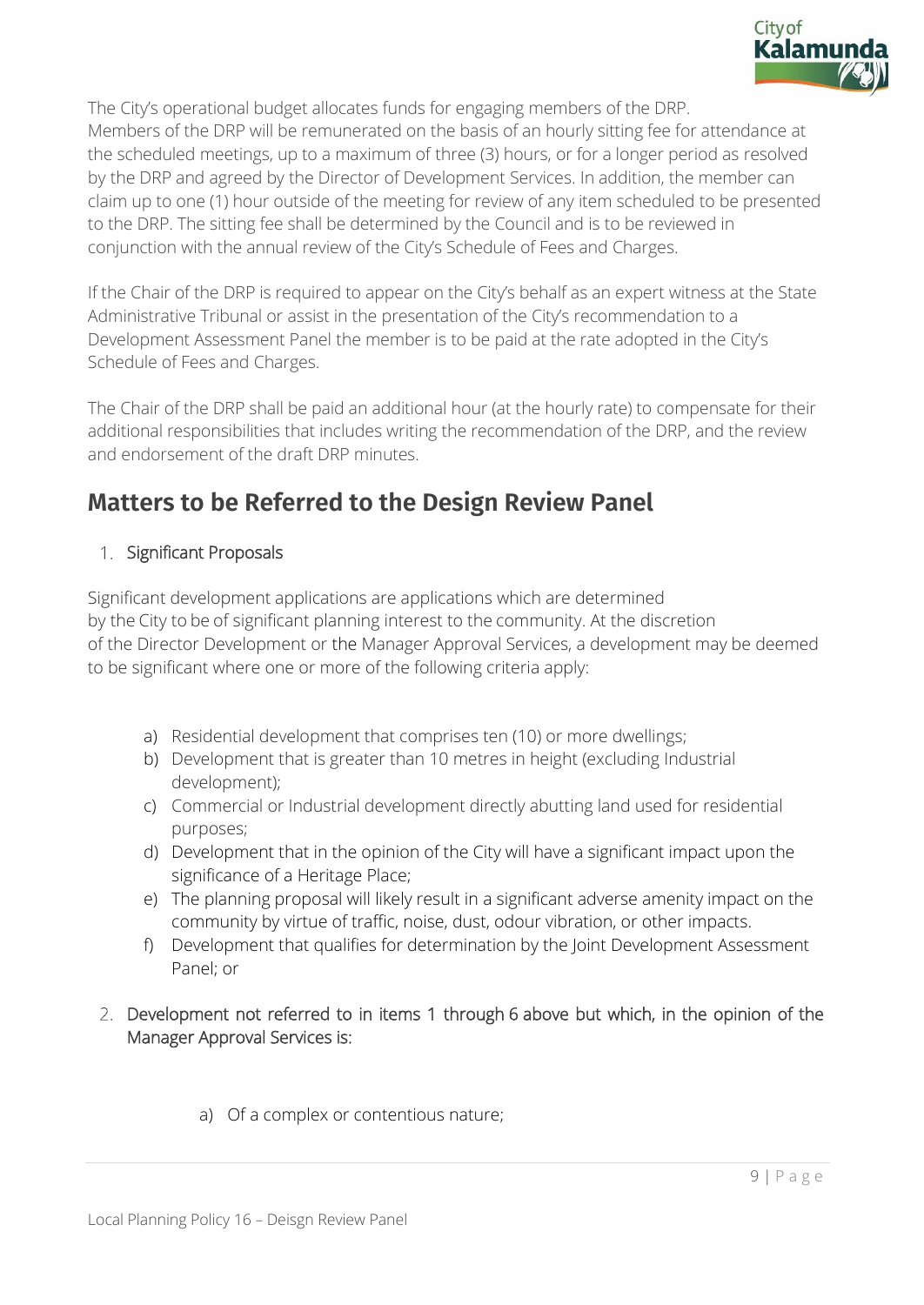

- b) Likely to be of significant interest to the community;
- c) Has urban design, streetscape, building bulk, scale or design impacts;
- d) Is located on a prominent or significant site;
- e) Involves unusual or unconventional design elements; or
- f) Is likely to benefit from DRP consideration.

#### Other Planning Matters for Referral

The Director of Development Services, or authorised officer, may refer other planning matters to the DRP where it is considered that the City will benefit from their input, as follows:

- a) Proposed planning or design studies including planning strategies, policies, precinct plans, design guidelines, or amendments to the City's Local Planning Scheme; or
- b) Any other matter relating to, but not limited to, the design of buildings or places or any issues relating to environmentally suitable design.

#### 4. Timing

The DRP will be convened in a timely manner to expedite the consideration of the proposal, depending on the availability of the members and the completeness of the material to be considered (see 7.0 below). Some matters may need to be referred to the DRP on more than one occasion.

The convening of a DRP will generally require a minimum lead period of 10 days. Referral of lodged Development Applications to the DRP is likely to extend the overall assessment period of the proposal.

#### 5. Information Required to be Provided by the Applicant for design review

It is recommended that initial design reviews occur early, prior to the submission of a formal application, to ensure better design outcomes. The material required for design review should sufficiently reflect the stage of development of the proposal and illustrate site analysis, site design response and the intended design proposal. For early design reviews, drawings may be conceptual and diagrammatic.

#### 6. Site analysis

It is particularly important to provide contextual information on drawings and information submitted for review, to assist in the panel assessing how well a proposal responds to its site and context.

The key elements of a site analysis include:

- a) Site location / wider context plan
- b) Aerial photograph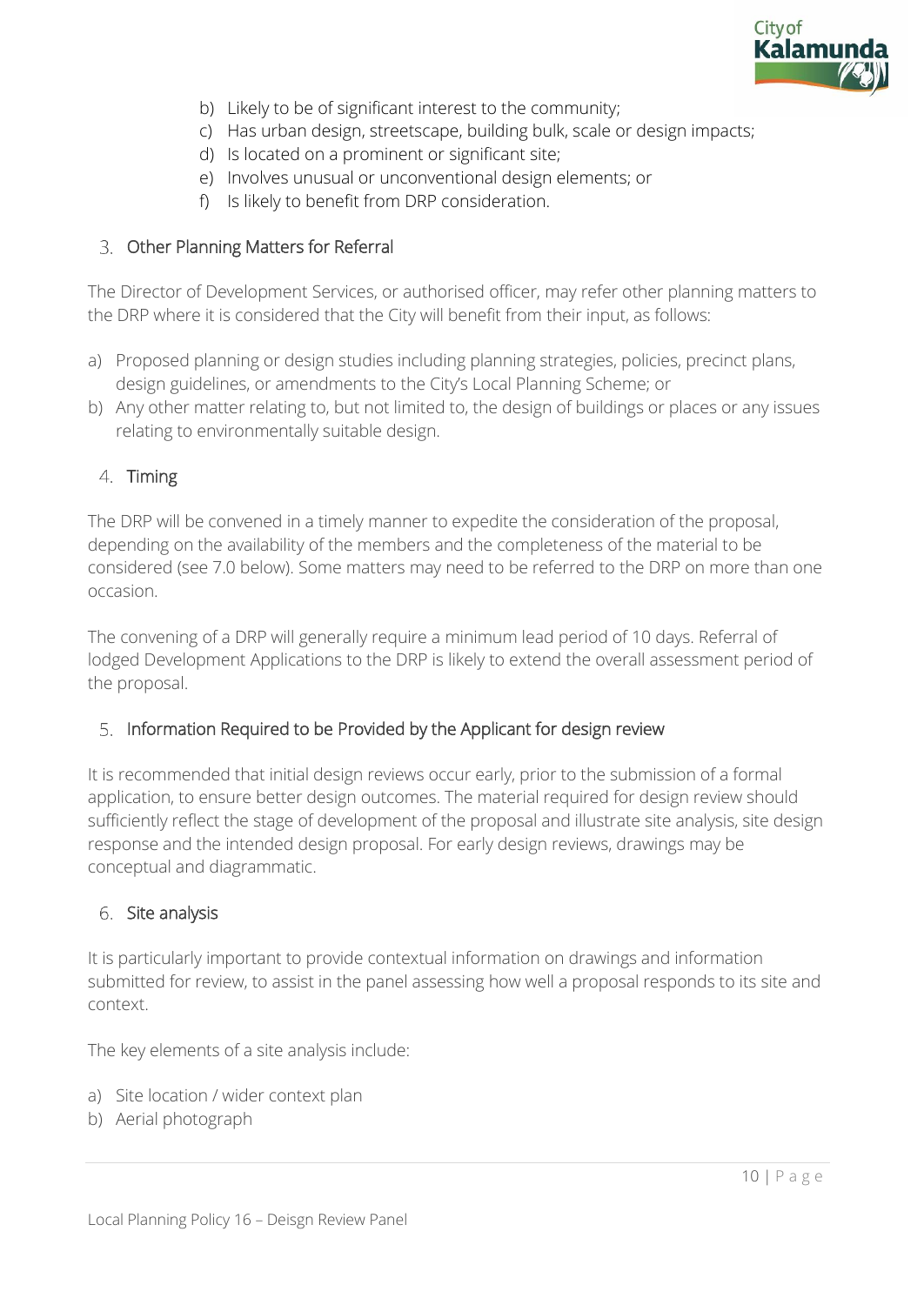

- c) Local context plan
- d) Site context and survey plan
- e) Streetscape elevations and sections

For residential proposals refer to relevant volume of the Residential Design Codes for more detail.

#### 7. Design proposal

Sufficient drawing material should be presented to outline the intended design proposal; however, the emphasis should be on having enough information rather than having fully-resolved drawings of every aspect of the proposal.

The key elements of a pre-lodgment design proposal include:

- a) Development details
- b) Precedents and context that have informed the design proposal
- c) Site plan
- d) Floor plans
- e) Elevations of the proposal in context
- f) Sections of the proposal in context
- g) A schedule of proposed materials and colours to be used
- h) Draft design quality statement outlining how the proposal responds to the SPP 7.0 Design Principles.
- i) 3D images or visualisations if available A statement on how the DRP's previous comments have been addressed (for applications undergoing further review)

For residential proposals refer to relevant volume of the Residential Design Codes for more detail.

#### 8. Presentation to the Design Review Panel

In a maximum ten (10) minute presentation (unless an alternative is agreed upon by the DRP Chair) the applicant is to present plans and relevant information for the proposal, including:

- a) The aspirations of the project, as well as a contextual understanding of the site and how the project sits within, and relates to, its surroundings; and
- b) How the development addresses the design principles as outlined in Clause 9 a). of this policy (Format for DRP Design Review Advice) and the relevant development requirements, including any variations to the 'deemed-to-comply' provisions and how they impact on, or contribute to, the desired design outcome.

#### 9. Format for DRP Design Review Advice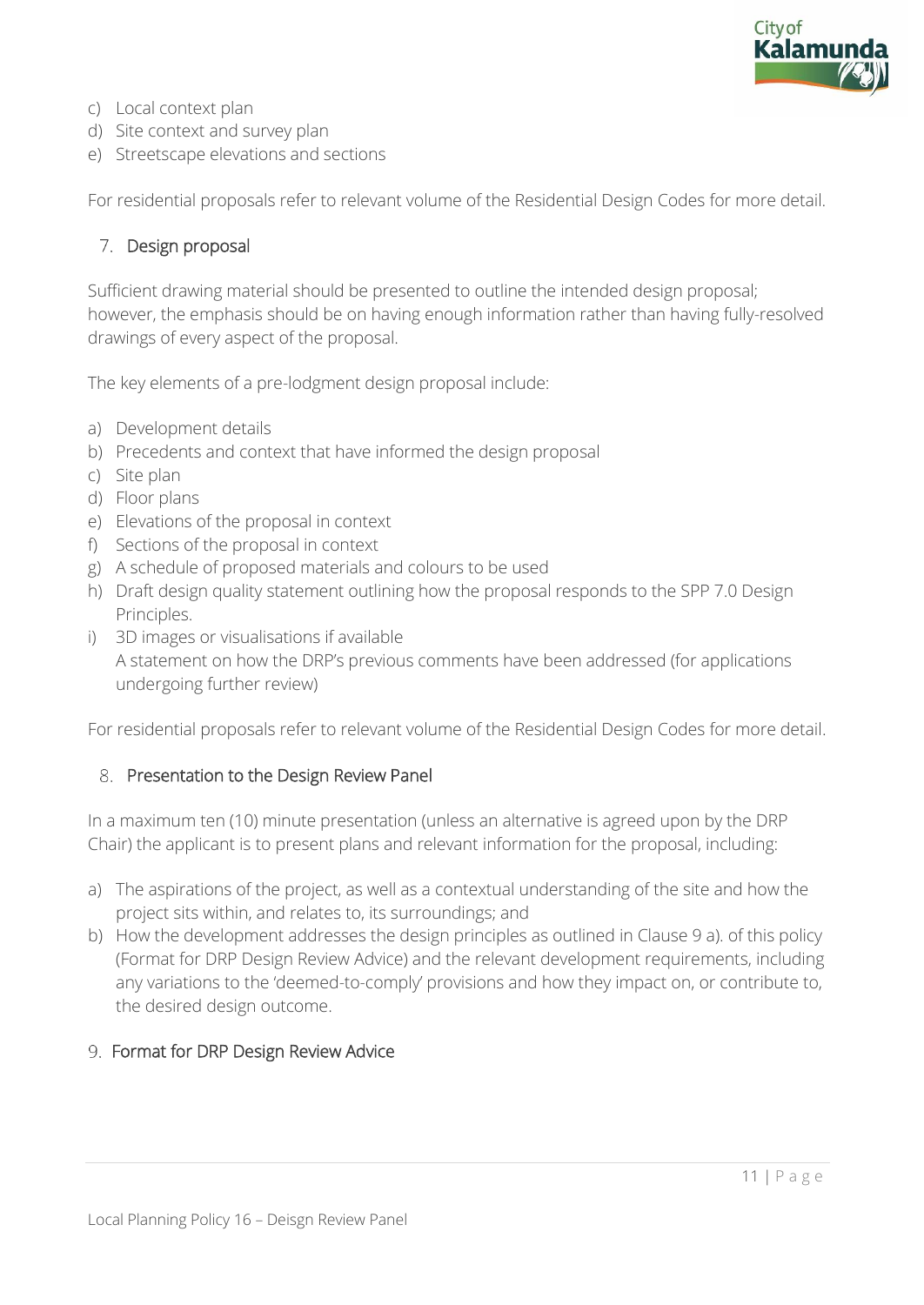

The summary of a design review and the recommendations of the DRP are to be provided to the applicant in written format within fourteen (14) working days of the date of the DRP meeting. These reviews are to have regard to the following:

- a) Design Principles (refer Appendix 2 Principles of Good Design).
- b) Design Assessments
	- i. Design strengths, and
	- ii. How can the proposal be improved.
- c) Recommendation to Approval Services and/or applicant (one, or a combination of the below);
	- i. The design is supported,
	- ii. The design is supported and is of sufficiently high quality to satisfy the relevant scheme provisions in relation to discretionary matters such as density, plot ratio bonuses, or building height,
	- iii. The design can likely be supported subject to the following matters being addressed, and the DRP will further review the proposal at a subsequent DRP meeting prior to it making its final recommendation,
	- iv. The design will be supported subject to the following changes,
	- v. The design is not supported for the following reasons, or,
	- vi. The design is at a concept stage only, the plans have not progressed to a stage where a recommendation can be provided

# **Meeting Procedure and Process**

#### 1. Schedule of Meetings

The DRP is proposed to meet on an as needed basis, with a maximum of one meeting per month, unless a "special" meeting is called by the Director of Development Services. An agenda for DRP meetings shall be prepared in accordance with the format in Appendix 3. Special meetings may be convened at any other time to deal with specific proposals or issues.

The location, date, and time of the meeting shall be advised to the members of the DRP at least ten (10) working days prior to the meeting. The agenda will be provided to the DRP members at least five (5) working days prior to the meeting.

The duration of the meeting shall be a maximum of three (3) hours unless the DRP resolves to extend the meeting to a particular time for the completion of business, and that extended time is agreed by the Director of Development Services.

# 2. Attendance and Quorum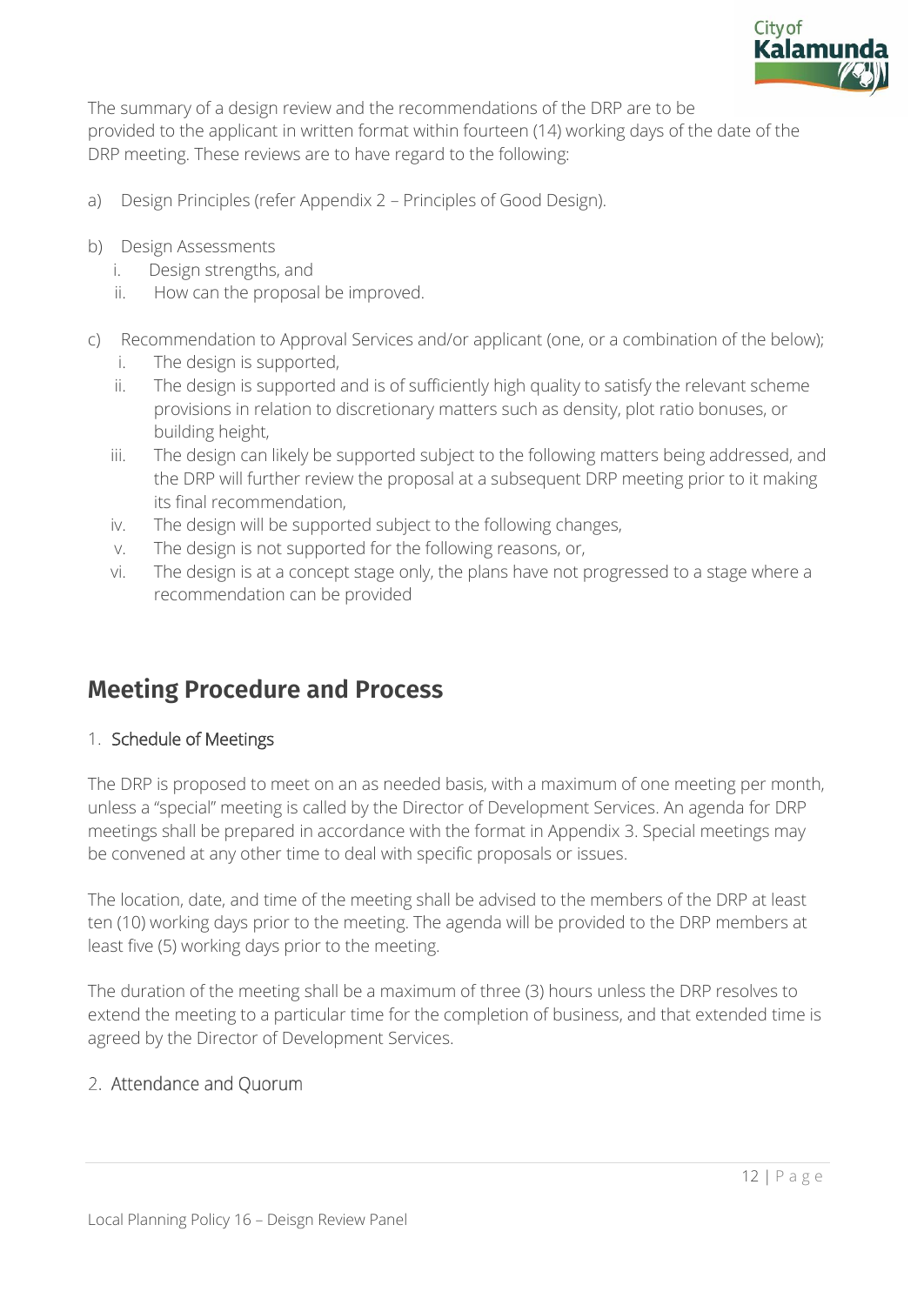

From the five (5) appointed members, the DRP will comprise the Chair, Deputy Chair, and three other members Where a member is unable to attend the meeting (subject to sufficient notice being given) the City's Director of Development Services or another authorised officer, in liaison with the Chair, will invite the alternate member.

The quorum for each meeting will be no less than three (3) DRP members. The Director of Development Services or other authorised officer is also required to be in attendance. If a quorum is not present within 30 minutes of the notified commencement time of the meeting, then the meeting shall lapse.

The determination of a proposal shall be the sole responsibility of the DRP members, with the Director of Development Services, or authorised officer, acting in an advisory role only. This advisory role includes briefing the committee members on each matter on the agenda and identifying any particular aspects upon which advice and/or recommendations are required.

The DRP Chair may request that external advice or expert knowledge be provided to the DRP, where it is deemed that such knowledge is not available from within the DRP members, or due to the nature, or type, of development. The City shall give all assistance to the DRP Chair and, where appropriate, approve such requests.

The owner of the land and/or the applicant shall attend the meeting and make a presentation on the proposal to the DRP. Following the presentation and any questions from the Committee members the Chair may request the presenters vacate the meeting prior the members further deliberating on the matter

The matters under consideration by the DRP are generally confidential in nature and therefore DRP meetings will not be open to the public.

# 3. Panel Member preparation

All panel members should ensure that they are familiar with all information provided prior to the meeting and prepare comments in advance, to enable effective use of session time. If additional information is required prior to the meeting, a request should be submitted to the local government in accordance with the procedures advised during the induction.

# 4. Agenda

The agenda for each meeting (along with submitted drawings and other relevant documentation) shall be prepared by the Panel Coordinator and circulated to all panel members and meeting attendees at least one week prior to the meeting. A meeting agenda template can be found at Appendix 3.

The priority of agenda items for each meeting should be determined by the local government ensuring the scheduling of items has regard for the relevant statutory timeframes.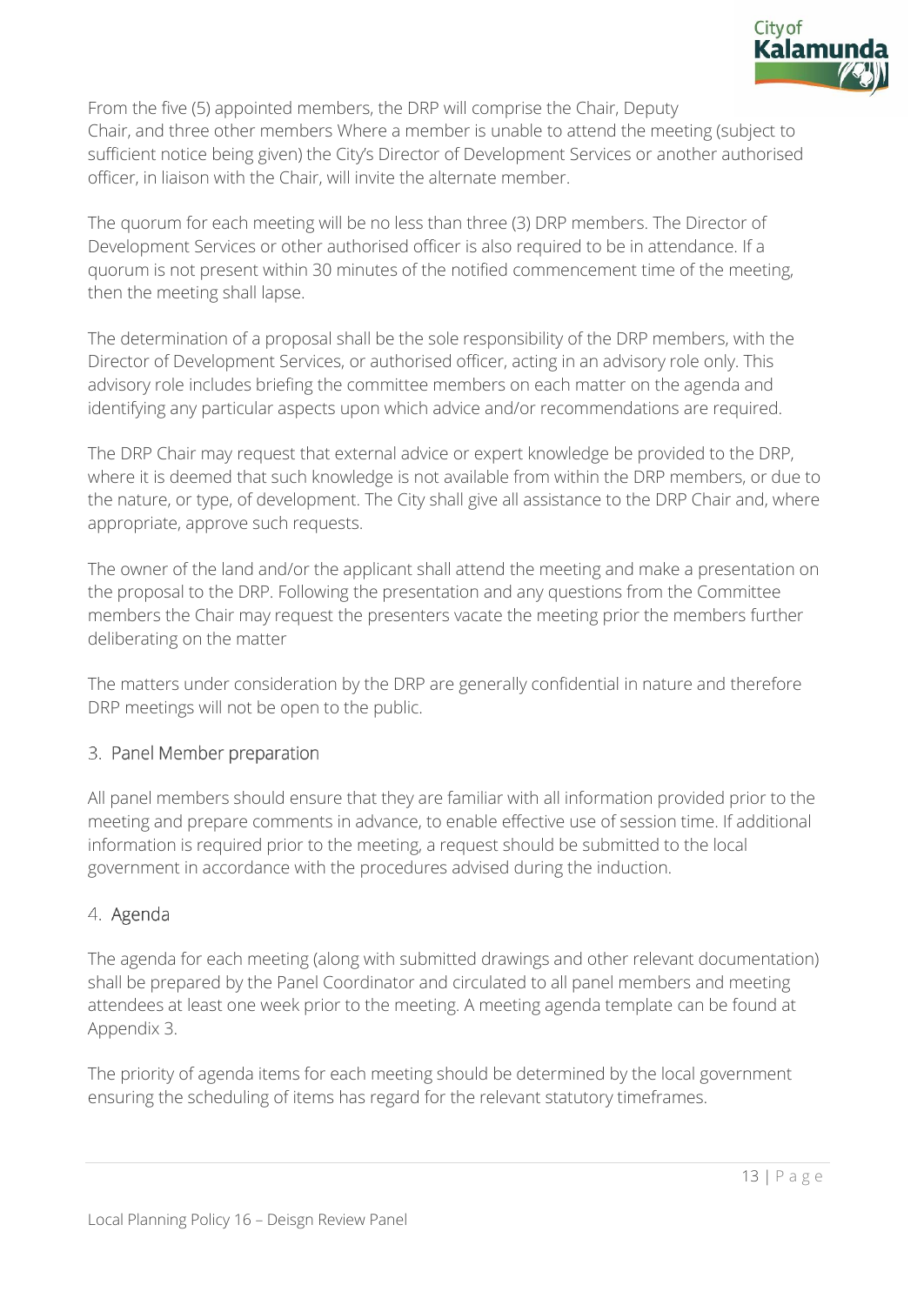

Each item should be allocated an appropriate duration on the agenda, to allow for the recommended design review meeting format. Additional time may be required for complex projects where this is appropriate. It is recommended that the meeting agenda does not exceed three hours.

An employee of the City shall be present at the meeting to record the minutes. These minutes will record a consensus agreement on actions and any points of agreement/disagreement, as well as any additional relevant comments and recommendations. They will not reflect the discussions verbatim but present a summary of issues or matters discussed during debate prior to consensus agreement being reached.

At the culmination of the meeting the Chair will read out the agreed actions, recommendations, and any other points of agreement to the meeting to ensure that they accurately reflect the consensus view. Within ten (10) working days of the date of the DRP meeting the minutes are to be compiled by a member of the City's Officers and presented in the form of:

- a) Explanatory comments on each proposal conveying the DRP's general views regarding the proposal;
- a) Formal recommendation to the City, where appropriate, reflecting the views of the majority of the members present at the meeting; and
- b) Any additional informal comments conveying the views of individual members, which may be included at the request of any member, subject to the approval of the Director of Development Services or other authorised officer.

The minutes will be checked and endorsed by the Chair and then distributed to all members who attended the meeting. The minutes will also be provided to the applicant.

All minutes of the DRP will be tabled at a Council meeting. If the matter is to be determined by the Council, then the minutes will be included as an attachment to the officer's report and referenced in the report. Where a Development Application is to be determined by a Joint Development Assessment Panel the relevant DRP minutes will be included as an attachment to the Responsible Authority Report (RAR) and referenced in the RAR. In addition to this, an original copy of the endorsed minutes will to be kept for record purposes within the City.

# 5. DRP Comments and Advice

The DRP is to provide comments and advice to the City's Planning Officers to assist in providing pre and post lodgement advice to applicants, formulating recommendations to the Council or a Joint Development Assessment Panel on particular applications for development approval, or in determining applications under delegated authority. The DRP will also provide comments and advice on other planning related proposals presented to it.

The recommendations of the DRP are not binding on the City, however, they will be given due regard and used to assist the City in making better and more informed decisions.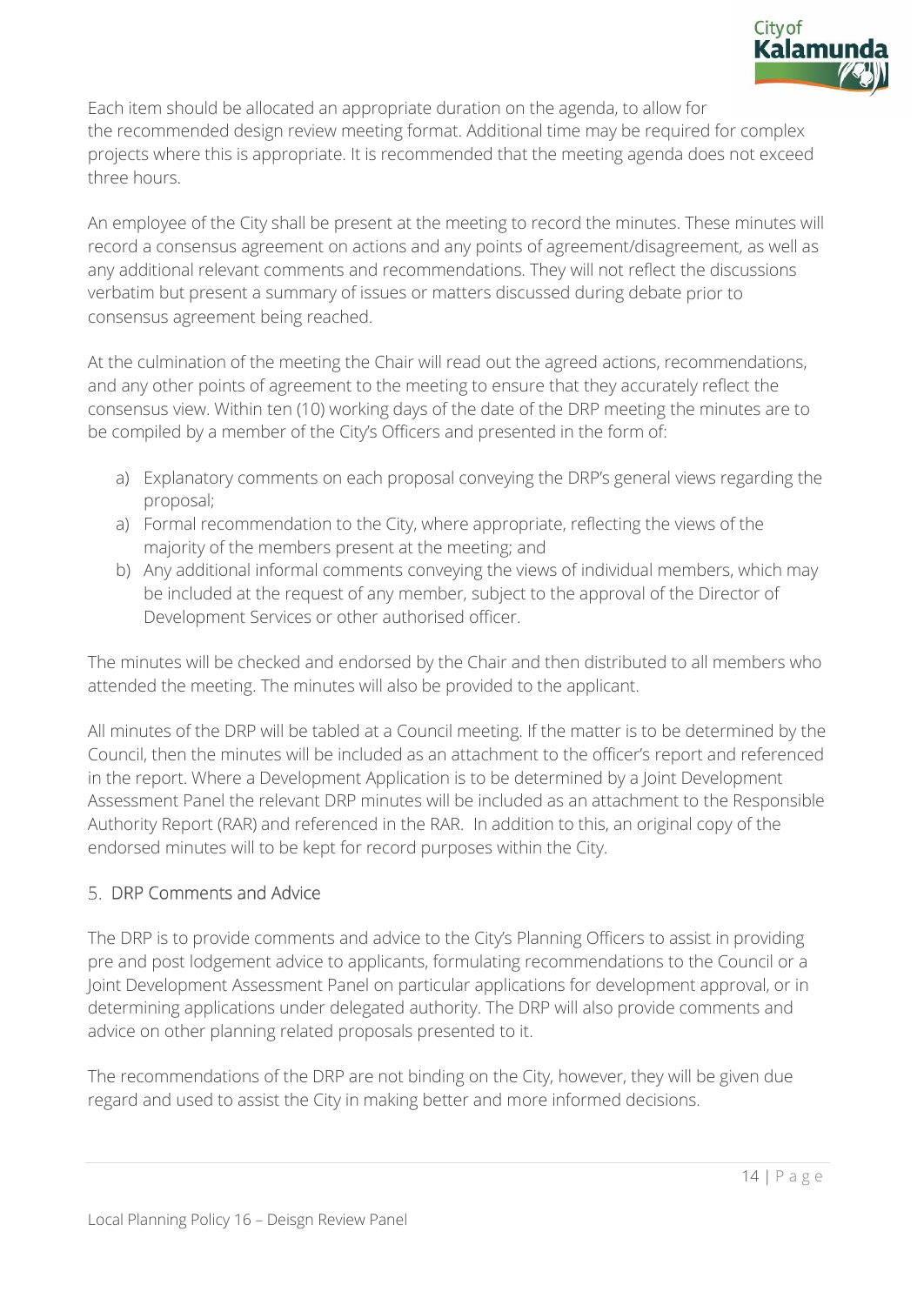

The DRP is expected to provide comments and advice on a 'without prejudice' basis.

### 6. Conflict of Interest

All members of the DRP need to be aware that any conflict of interest, needs to be recognised. Members of the Design Review Panel are to be regarded as a "Committee Member" for the purposes of the definitions in the City of Kalamunda Elected Members Code of Conduct and therefore required to comply with the Code. On receipt of the agenda, if a member has an interest in the matter, then that member is required to declare the interest and the alternative member of the DRP is to be invited by the City. This will be noted in the minutes. Should the member declare an interest during the meeting, the declaration and the vacancy during discussion will be noted in the minutes. If a member is unsure as to whether they have an interest in the matter they are advised to raise the issue with the Director of Development Services, or another authorised officer.

Any member of the DRP who has a financial and/or proximity interest in a matter shall exclude themselves from the room and not participate in that part of the meeting. They may return upon conclusion of that section of the meeting.

#### 7. Media Protocol

Members of the DRP are not to speak to the media in their capacity as a DRP member.

#### 8. Definitions

Unless otherwise defined, words and expressions in this Policy are defined in Schedule 1 of Local Planning Scheme No.3 (the Scheme), the Planning and Development Act WA 2005, the Planning and Development Regulations 2015, the Residential Design Codes of WA, or as defined below:

| "Design Review Panel"                     | A specialised panel of consultants selected by the Council in the<br>manner and for the purposes specified in this Policy, which provides<br>professional and technical advice to the City's officers and the<br>Council. |
|-------------------------------------------|---------------------------------------------------------------------------------------------------------------------------------------------------------------------------------------------------------------------------|
| "Design Review Panel<br>Chair"            |                                                                                                                                                                                                                           |
| "Design Review Panel<br>Member"           |                                                                                                                                                                                                                           |
| "Design Review Panel<br>Alternate Member" |                                                                                                                                                                                                                           |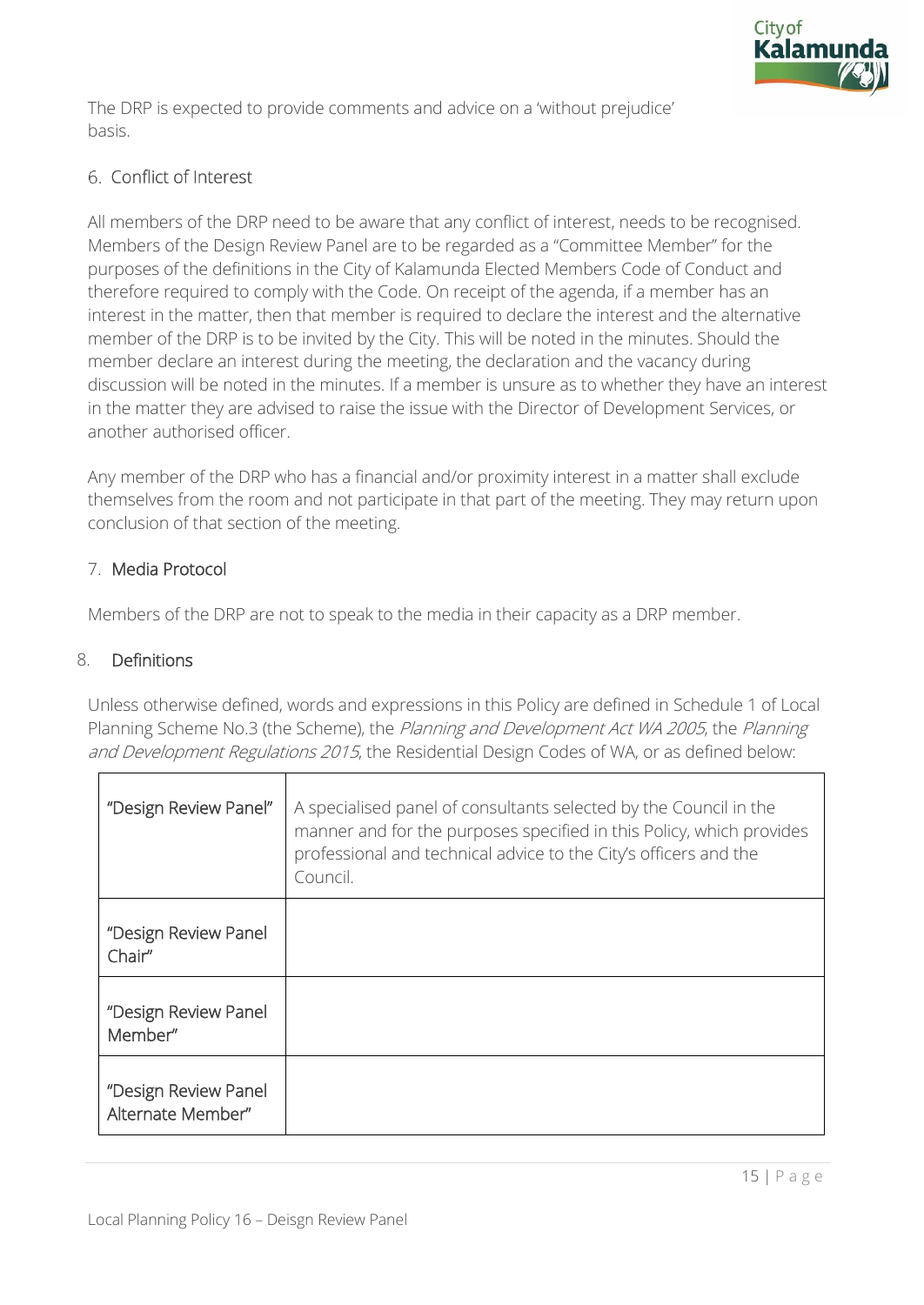

| "Financial Interest"         | has the same meaning as given by Section 5.60A of the Local<br>Government Act 1995.                                                                          |
|------------------------------|--------------------------------------------------------------------------------------------------------------------------------------------------------------|
| "Pecuniary Interest"         | means an interest that a person has in a matter because of a<br>reasonable likelihood or expectation of appreciable financial gain or<br>loss to the person. |
| "Proximity Interest"         | has the same meaning as given by Section 5.60B of the Local<br>Government Act 1995.                                                                          |
| "Significant<br>Development" |                                                                                                                                                              |

| Adopted          | 23 October 2018 OCM 181/2018 |
|------------------|------------------------------|
| Reviewed         |                              |
| Next Review Date |                              |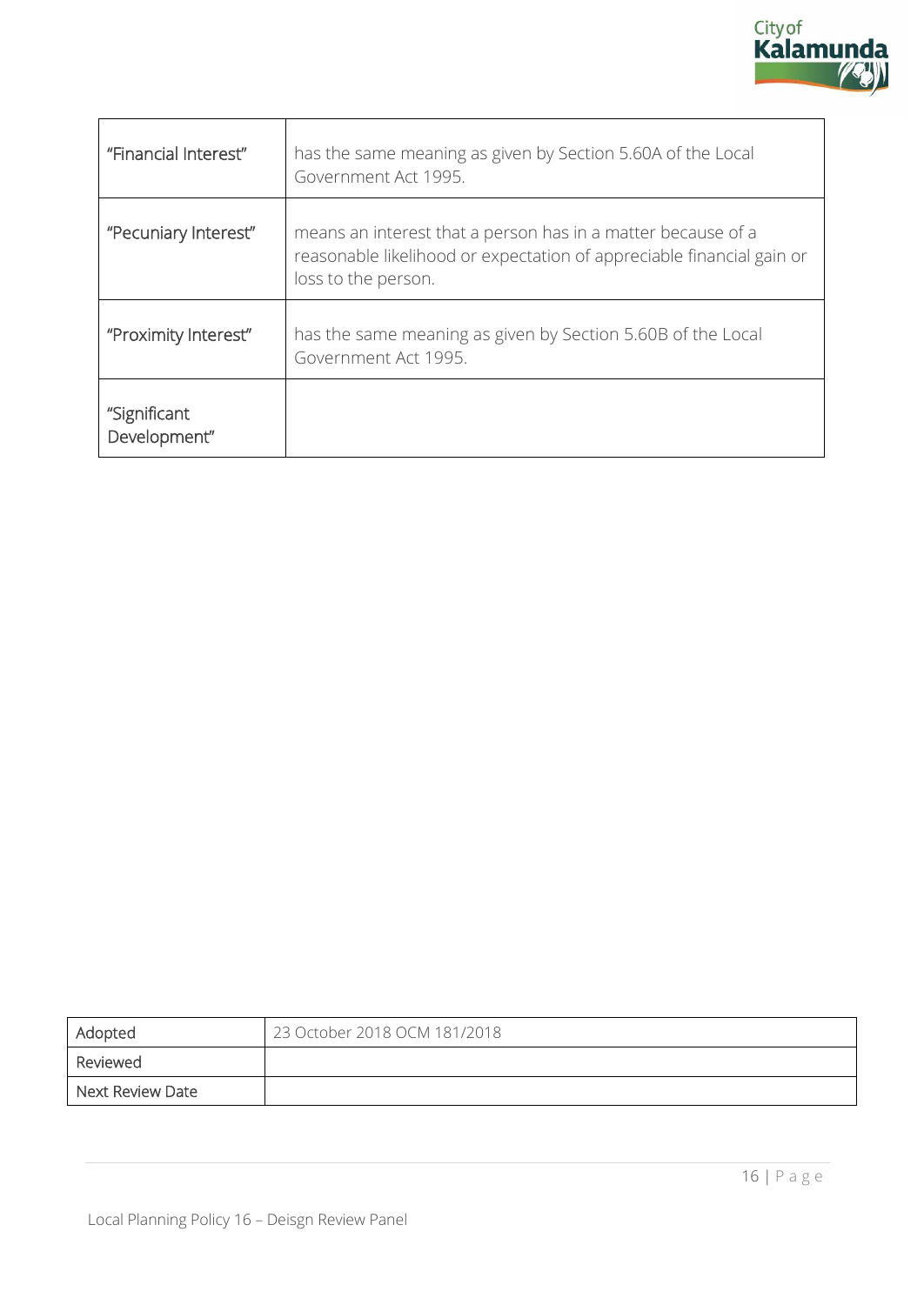

# Appendix 1 – The CABE 10 Principles of Design Review

For design review to succeed it should be carried out professionally and offer consistently high standards in the quality of its advice. In order to achieve this, the following 'best practice' principles of design review should be used to guide the review process and set an appropriately high standard of conduct from panel members:

- a) Independent It is conducted by people who are not connected with the proposal's promoters and decision-makers and ensures that conflicts of interest do not arise.
- b) Expert It is carried out by suitably trained people who are experienced in design and know how to critique constructively. Review is usually most respected when it is carried out by professional peers of the project designers, because their standing and expertise will be acknowledged.
- c) Multidisciplinary It combines the different perspectives of architects, urban designers, planners, landscape architects, engineers and other specialist experts to provide a complete, round assessment.
- d) Accountable The Design Review Panel, and the advice that it provides to the local government (or other approval authority) must be clearly seen to work for the benefit of the public.
- e) Transparent The Design Review Panel, membership, governance processes and funding should always be in the public domain.
- f) Proportionate It is used on projects whose significance (either at a local or State level) warrants the investment needed to provide the service.
- g) Timely It takes place as early as possible in the design process, because this can avoid a great deal of wasted time. It also costs less to make changes at an early stage.
- h) Advisory The Design Review Panel does not make decisions, but it offers impartial advice that informs recommendations to the people who do.
- i) Objective It appraises proposals according to measures that are reasoned and objective, rather than the stylistic tastes of individual panel members.
- j) Accessible The recommendations arising from design review are clearly expressed in terms that design teams, decision makers and the public can all understand and make use of...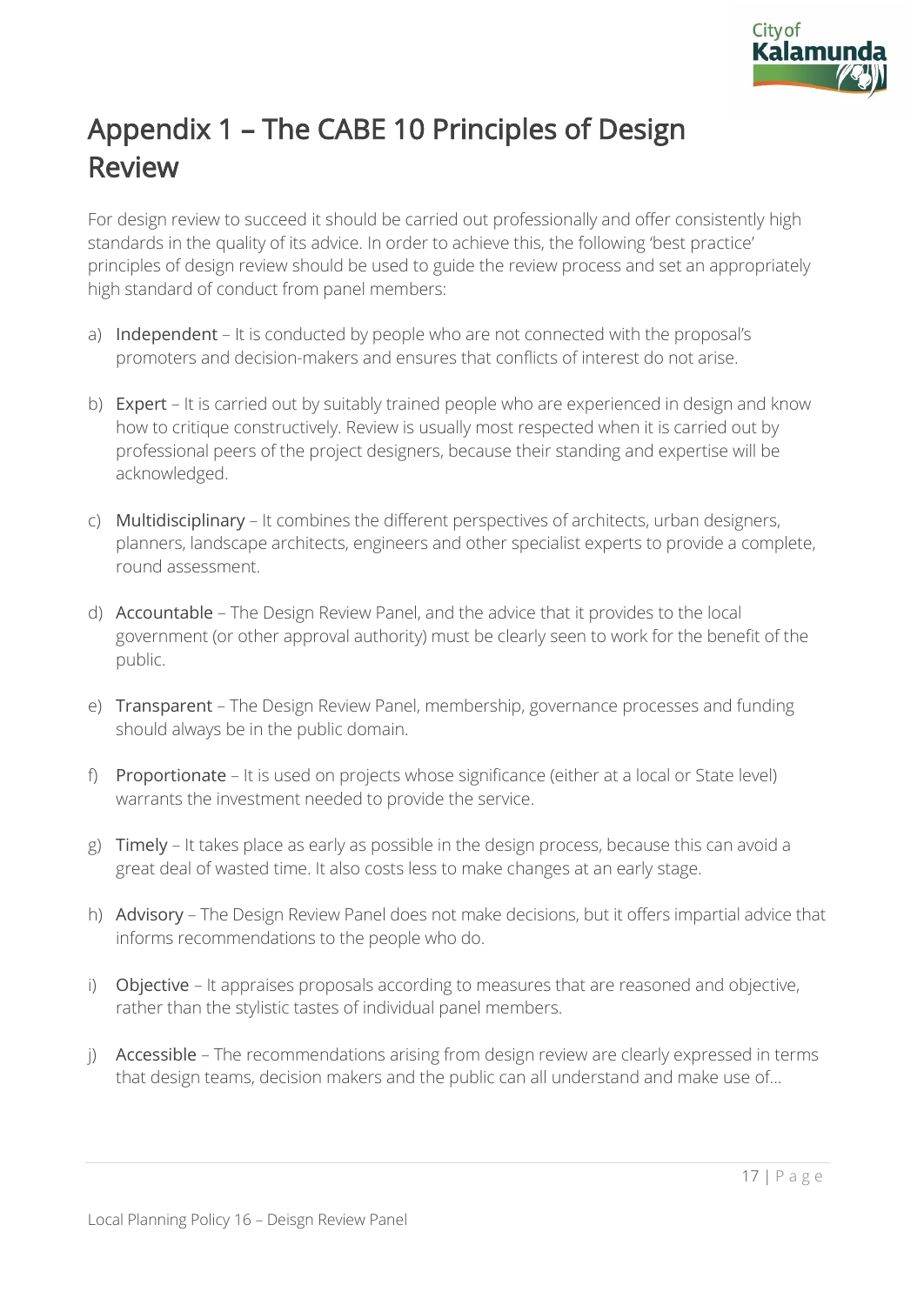

# Appendix 2 – Principles of Design

When providing design review, it is expected that the DRP shall give due regard to the following Design Principles set by State Planning Policy 7.0 (as amended). Where a conflict exists between SPP 7.0 and this Policy, the provisions of SPP 3.70 shall prevail.

Individual principles may not apply equally to all projects, due to their location or type. At the commencement of a design review, the panel should determine which principles should be prioritized in the elevation process.

1. Context and character - Good design responds to and enhances the distinctive characteristics of a local area, contributing to a sense of place.

The distinctive characteristics of a local area include its prominent natural and built features, social, economic and environmental conditions, the overall qualities of its built environment, local Aboriginal culture and history and significant post-settlement heritage. Successful places are distinctive and memorable, with a character that people can appreciate easily.

Good design responds intelligently and sensitively to these factors in order to positively contribute to the identity of an area including adjacent sites, streetscapes and the surrounding neighbourhood. Interpretative responses to context are encouraged; imitation of existing features should be avoided. New development should integrate into its landscape/townscape setting, reinforcing local distinctiveness and responding sympathetically to local building forms and patterns of development. Building materials, construction techniques and details should, where appropriate, enhance local distinctiveness.

Good design also responds positively to the intended future character of an area. It delivers appropriate densities that are consistent with projected population growth, and able to be sustained by existing or proposed transport, green and social infrastructure.

Consideration of local context is particularly important for sites in established areas that are undergoing change or identified for change. Context is also important for greenfield development, to ensure a site-specific response to existing landscape and topographical features.

2. Landscape quality - Good design recognizes that together landscape and buildings operate as an integrated and sustainable system, with a broader ecological context.

Outdoor spaces are important. Public spaces can include parks and nature reserves, as well as more formal squares, paved areas and streets. Designed with people in mind, they should be attractive and comfortable, offering opportunities for people to meet and socialise, bringing vitality and identity to a place.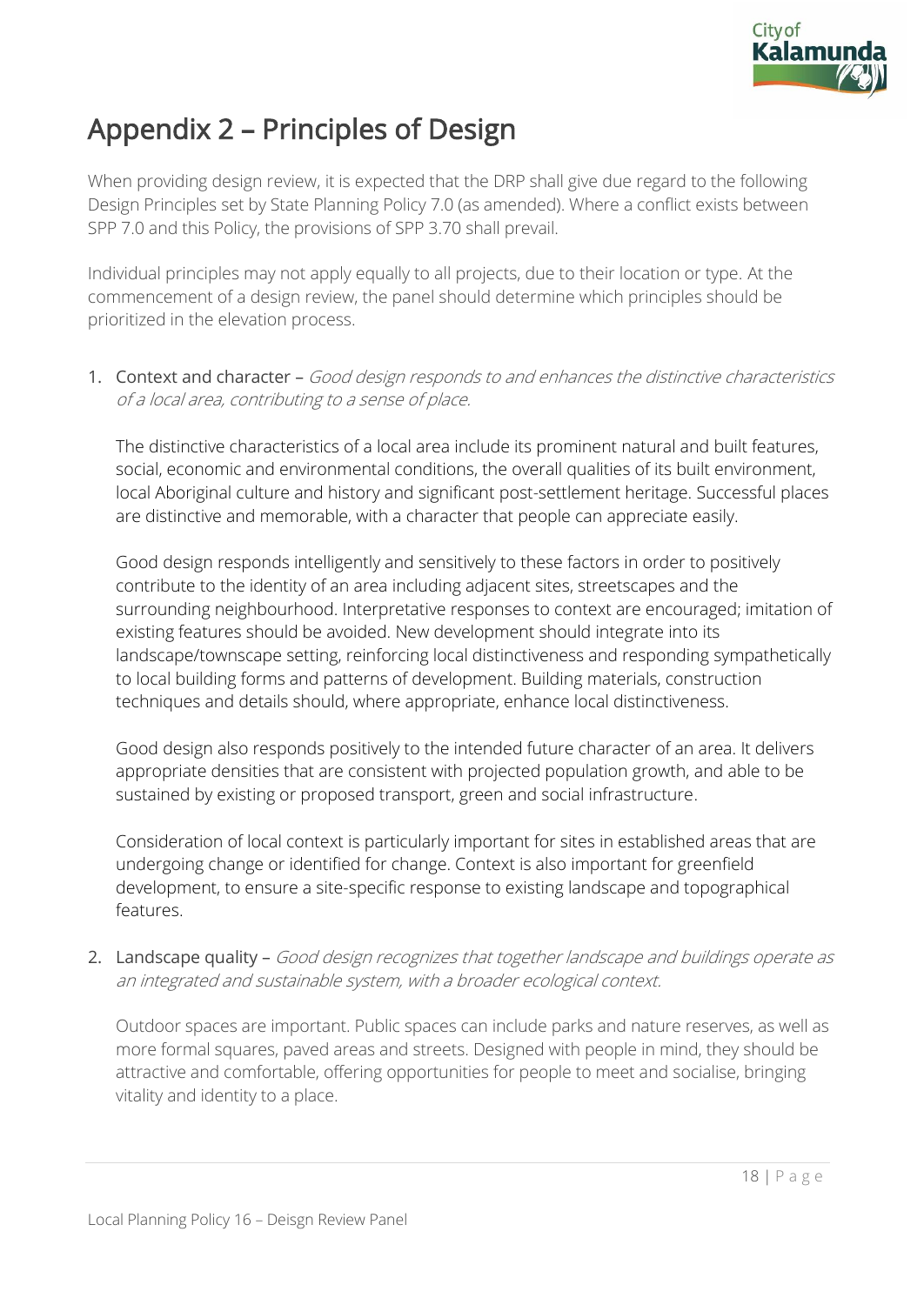

Good landscape design protects existing environmental features and ecosystems, promotes biodiversity, offer a variety of habitats for flora and fauna, enhances the local environmental context and restores lost or damaged ecosystems, where possible. It considers environmental factors such as water and soil management, ground and site conditions, solar access, microclimate, tree canopy, urban heat island impacts, habitat creation and preservation of green infrastructure – balancing these against social, cultural and economic conditions.

Good landscape design employs hard and soft landscape and urban design elements to create external environments that interact in a considered manner with built form, resulting in wellintegrated, engaging places that contribute to local identity and streetscape character.

Good landscape design provides optimal levels of external amenity, functionality and weather protection while encouraging social inclusion, equitable access and respect for the public and neighbours. Well-designed landscape environments ensure effective establishment and facilitate ease of long term management and maintenance.

3. Built form & scale - Good design ensures that the massing and height of development is appropriate to its setting and successfully negotiates between existing built form and the intended future character of the local area.

Buildings can define open spaces by enclosing them. Good design delivers buildings and places of a scale that responds to landform characteristics and existing built fabric in a considered manner, mitigating the potential for negative amenity impacts on both private land and the public realm.

The scale, massing and height of new development should respond positively to that of the adjoining buildings, the topography, the general pattern of heights, and the views, vistas and landmarks of the place, reinforcing a coherent local identity. The orientation, proportion, composition, and articulation of built form elements should deliver an outcome that is suited to the purpose, defines the public domain, contributes to the character of adjacent streetscapes and parks, and provides good amenity for people at ground level.

4. Functionality and build quality - Good design meets the needs of users efficiently and effectively, balancing functional requirements to perform well and deliver optimum benefit over the full life-cycle.

Well-designed functional environments provide spaces that are suited to their intended purpose and arranged to facilitate good relationships to other spaces, and ease of use. Good design provides flexible and adaptable spaces to maximise their utilisation and accommodate appropriate future requirements without the need for major modifications.

Good build quality is achieved by using durable materials, finishes, elements and systems that are easy to maintain and weather well over time. The outcome should be a development that is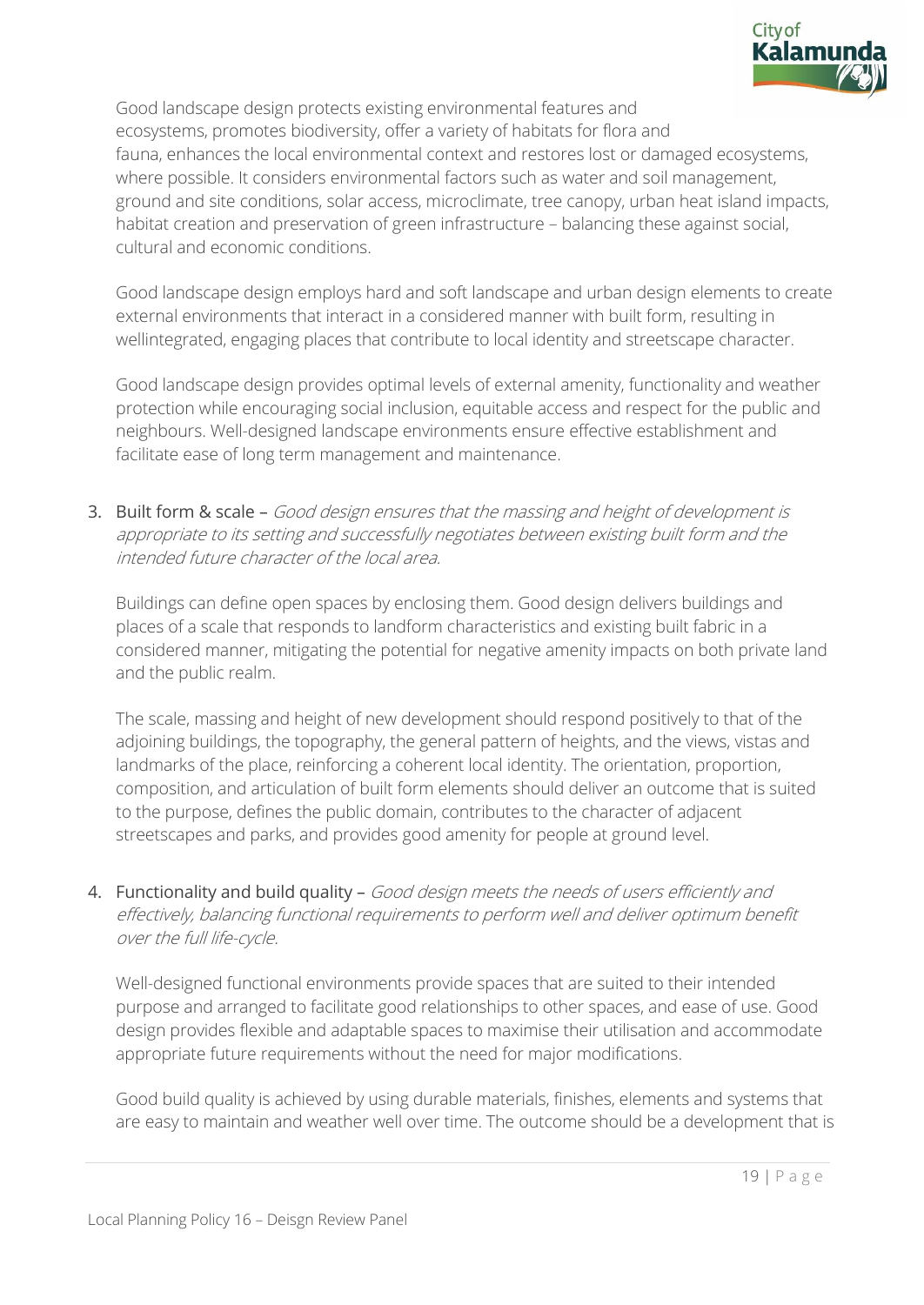

well-detailed, resilient to the wear and tear expected from its intended use, is easy to upgrade and without excessive maintenance requirements. Consideration should be given to the full life-cycle of the proposal and mitigation of potential climate change impacts.

Good design accommodates services in an integrated manner, without detriment to the appearance, functionality and serviceability of the final outcome.

# 5. Sustainability – Good design optimizes the sustainability of the built environment, delivering positive environmental, social and economic outcomes.

Sustainable landscape and urban design adheres to established water-sensitive urban design principles, minimises negative impacts on existing natural features and ecological processes and facilitates green infrastructure at all project scales.

Sustainable built environments use passive environmental design measures at various scales, responding to local climate and site conditions by providing optimal orientation, shading, thermal performance and natural ventilation. Reducing reliance on technology for heating and cooling minimises energy use, resource consumption and operating costs over the life-cycle of the project.

Sustainable design also includes the use of sustainable construction materials, recycling, good waste management practices, re-use of materials and existing structures, harnessing of renewable energy sources, and total water cycle management.

6. Amenity - Good design provides successful places that offer a variety of uses and activities while optimising internal and external amenity for occupants, visitors and neighbours, providing environments that are comfortable, productive and healthy.

Places should incorporate a mix of uses that work together to create viable environments that respond to the diversity of the local community and its culture. New development should offer a range of uses and activities that contribute to the vitality of the place at different times of the day and week and provide choices of housing, shopping, employment and entertainment.

Well-designed external spaces provide welcoming, comfortable environments that are universally accessible, with effective shade as well as protection from unwanted wind, rain, traffic and noise. Good design mitigates negative impacts on surrounding buildings and places, including overshadowing, overlooking, glare, reflection and noise.

Good design provides internal rooms and spaces that are adequately sized, comfortable and easy to use and furnish, with good levels of daylight, natural ventilation and outlook. Delivering good levels of internal amenity also includes the provision of appropriate levels of acoustic protection and visual privacy, adequate storage space, and ease of access for all.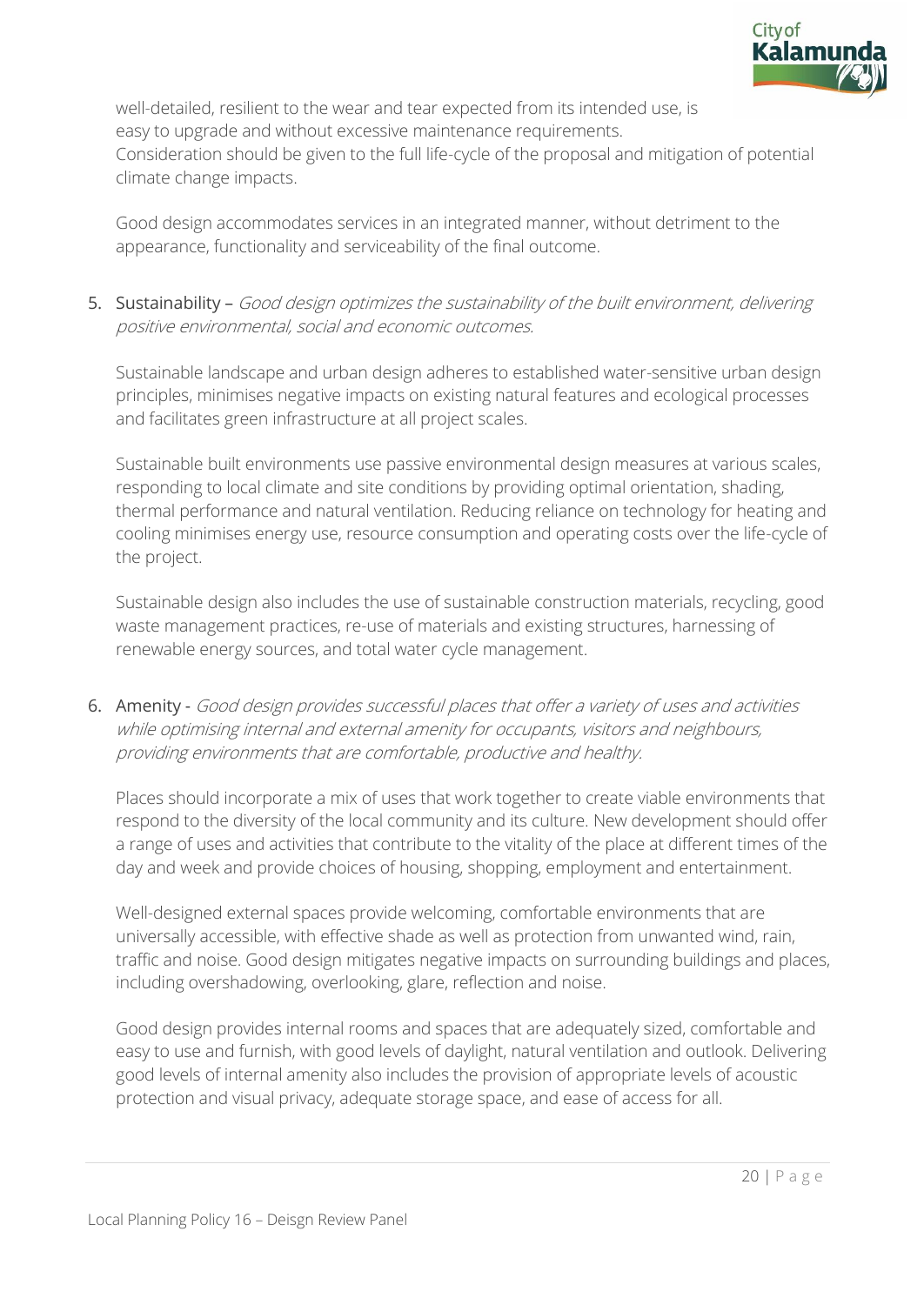

7. Legibility – Good design results in buildings and places that are legible, with clear connections and easily identifiable elements to help people find their way around.

Good urban design makes places easy to navigate, with recognisable routes, intersections and landmarks while being well-connected to existing movement networks. Sightlines are wellconsidered, with built form responding to important vantage points. Movement through a place should always be easy for everyone who uses it, whether they are on foot or by bicycle, public transport or private vehicle. Efforts should always be made to giving pedestrian movement priority over vehicular movement.

Good design provides environments that are logical and intuitive to use, at the scales of building, site and precinct. Consideration should be given to how the urban design of street environments can provide visual cues as to the street hierarchy.

Access and circulation within developments should contribute to a fine-grain network of direct and connected routes within and beyond the site and avoid creating large nonpermeable blocks.

Within buildings, legibility is served by a clear hierarchy of spaces with identifiable entries and clear wayfinding. Externally, buildings and spaces should allow their purpose to be easily understood, and provide clear distinction between public and private spaces.

8. Safety - Good design optimizes safety and security, minimizing the risk of personal harm and supporting safe behavior and use.

Safety and security is promoted by maximising opportunities for passive surveillance of public and communal areas and providing clearly defined, well-lit, secure access points that are easily maintained and appropriate to the purpose of the development.

Good design provides a positive, clearly defined relationship between public and private spaces and addresses the need to provide optimal safety and security both within a development and to the adjacent public realm.

The design of vehicular transport routes should integrate safety requirements in a manner that mitigates negative impacts on pedestrian amenity.

9. Community – Good design responds to local community needs as well as the wider social context, providing environments that support a diverse range of people and facilitate social interaction.

Good design encourages social engagement and physical activity in an inclusive, equitable manner and considers how the activities inside buildings can bring life and activity to public spaces. Places should be able to accommodate change over time, create continuity with the past and respond to new social, market or environmental demands.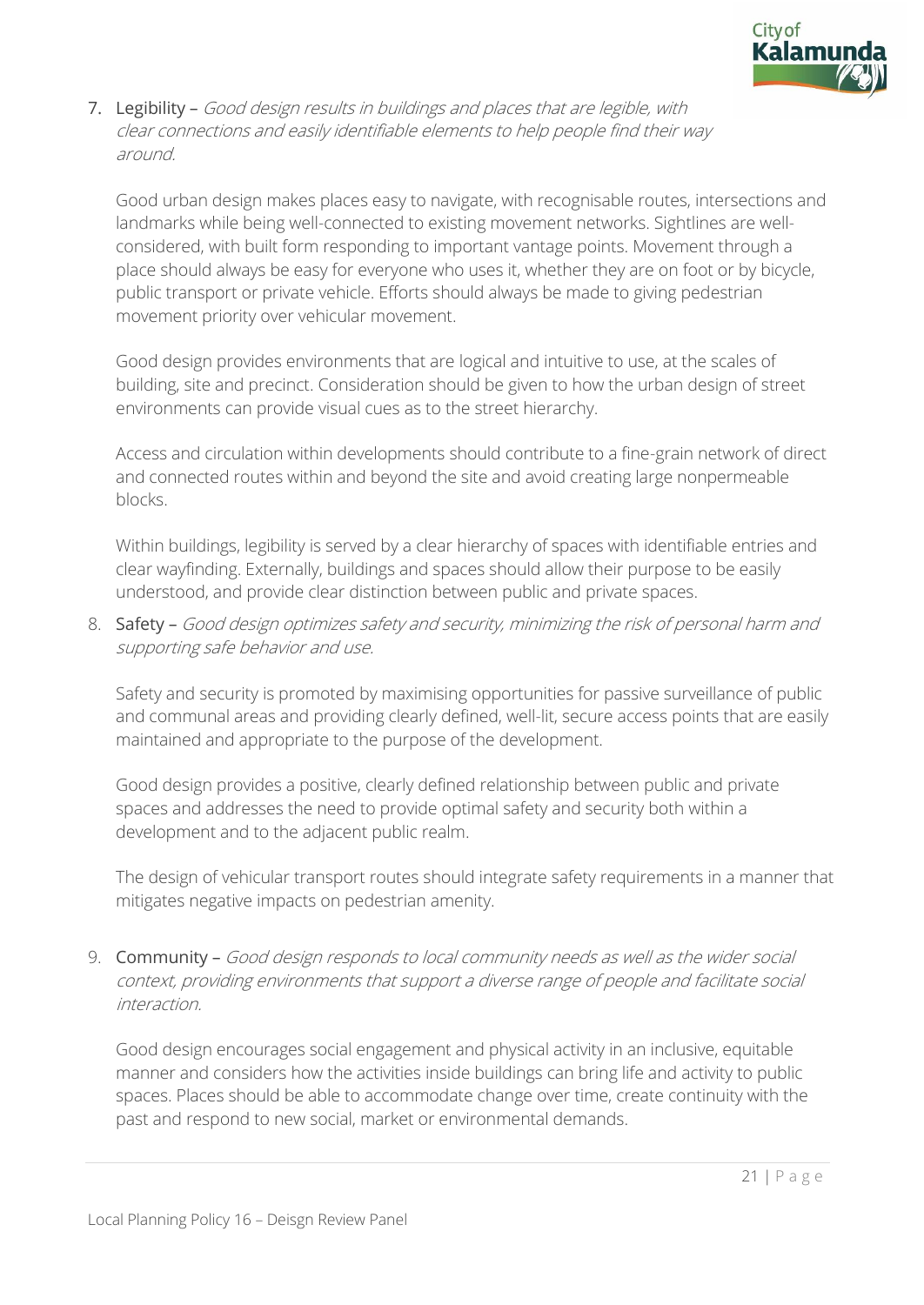

New development should have some capacity to adapt to changing demographics, an ageing population, new uses and people with disability. In residential proposals, good design achieves a mix of dwelling types, providing housing choice for different demographics, living needs and household budgets, and accommodating all ages and abilities.

### 10. Aesthetics – Good design is the product of a skilled, judicious design process that results in attractive and inviting buildings and places that engage the senses.

Good design resolves the many competing challenges of a project into an elegant and coherent outcome. At the precinct scale, good design delivers outcomes that are logical and guided by a consideration of the experiential qualities that it will provide. Consideration should be given to how the arrangement of built form and spaces can contribute to the setting of important buildings and landmarks, including public art. A well-conceived design addresses all scales, from the articulation of building form through to the selection and detailing of materials and building elements, enabling sophisticated, integrated responses to the character of the place.

In assessing design quality, consideration of aesthetics should not be limited to style and appearance; the coherence of the design concept and the cultural relevance of the proposal should also be taken into account.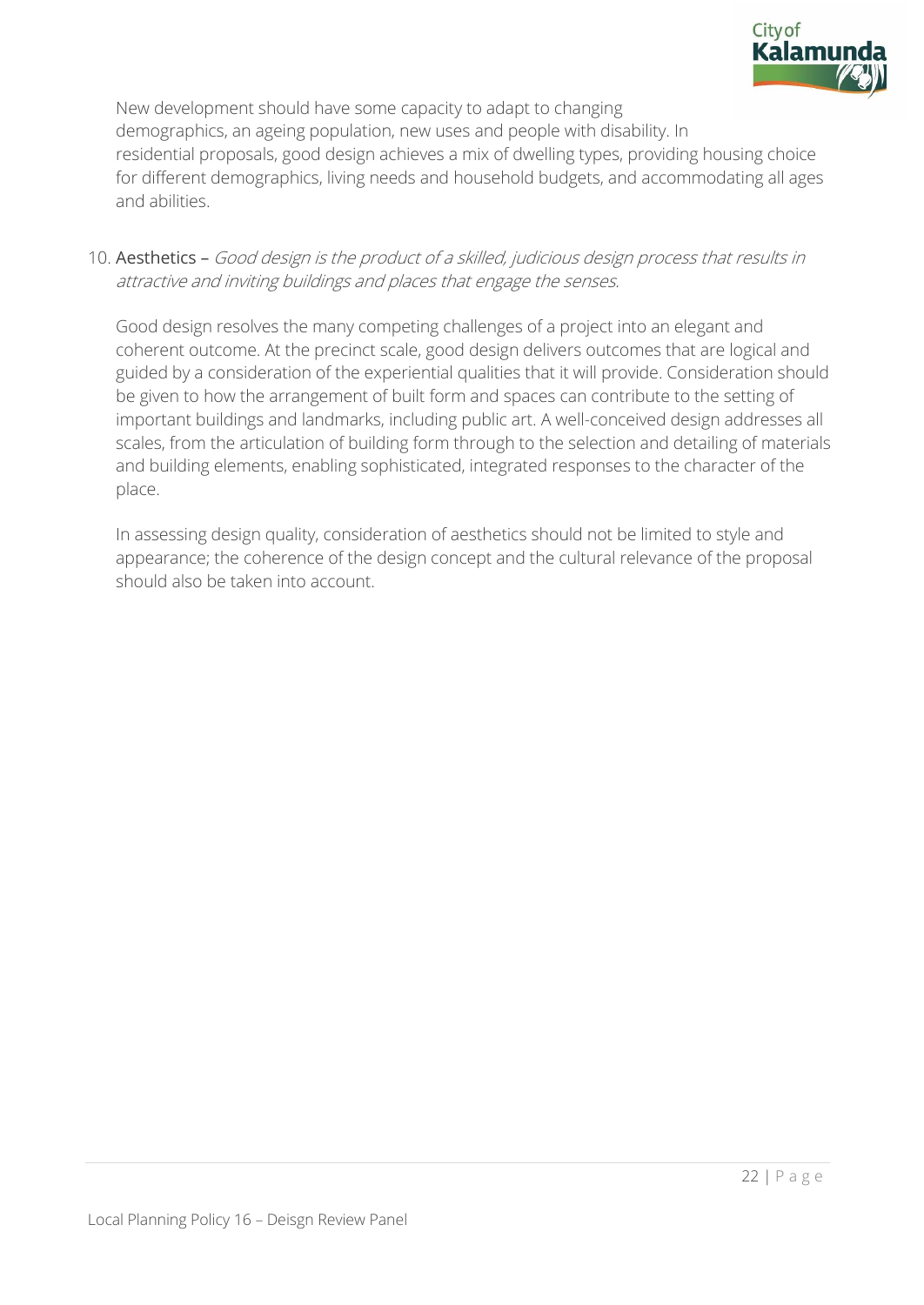

# Appendix 3 – Agenda Format

KALAMUNDA DESIGN REVIEW PANEL

|                                                                | DAY DATE 2020, TIMEPM                                                                                                                         |                                                                                                                                                                                 |  |
|----------------------------------------------------------------|-----------------------------------------------------------------------------------------------------------------------------------------------|---------------------------------------------------------------------------------------------------------------------------------------------------------------------------------|--|
| Meeting Date and<br>Time:<br>Meeting Number:<br>Meeting Venue: | DAC2020/MEETING NO.<br>City of Kalamunda Administration Centre<br>2 Railway Road, Kalamunda                                                   |                                                                                                                                                                                 |  |
| Attendance                                                     |                                                                                                                                               |                                                                                                                                                                                 |  |
| DAC Members:                                                   | <b>INSERT MEMBER NAME</b><br><b>INSERT MEMBER NAME</b><br><b>INSERT MEMBER NAME</b><br><b>INSERT MEMBER NAME</b><br><b>INSERT MEMBER NAME</b> | Design Advisory Committee Chair<br>Design Advisory Committee Member<br>Design Advisory Committee Member<br>Design Advisory Committee Member<br>Design Advisory Committee Member |  |
| Officers in<br>attendance:                                     | <b>INSERT OFFICER NAME</b><br><b>INSERT OFFICER NAME</b>                                                                                      | <b>INSERT POSITION</b><br><b>INSERT POSITION</b>                                                                                                                                |  |
| Applicants:                                                    | Item 1.1                                                                                                                                      | Description of development at Lot LOT<br>NUMBER (PROPERTY NUMBER)<br>STREET, SUBURB WA                                                                                          |  |
|                                                                | Item 1.2                                                                                                                                      | Description of development at Lot LOT<br>NUMBER (PROPERTY NUMBER)<br>STREET, SUBURB WA                                                                                          |  |
| Item 1:                                                        | Declaration of Opening<br>The Chair declares the meeting open.                                                                                |                                                                                                                                                                                 |  |
| Item 2:                                                        | <b>Attendance and Apologies</b>                                                                                                               |                                                                                                                                                                                 |  |
| Item 3:                                                        | Confirmation of previous reporting<br>DAC2020/MEETING NO. MINUTES                                                                             |                                                                                                                                                                                 |  |
| Item 4:                                                        | Declarations of interest<br>Nil                                                                                                               |                                                                                                                                                                                 |  |
| Item 5.1                                                       | Property Location:                                                                                                                            | Lot LOT NUMBER (PROPERTY NUMBER)<br>STREET, SUBURB WA                                                                                                                           |  |
|                                                                | Development Description:<br>Applicant:<br>Owner:<br>Reported by:                                                                              | Description of development<br><b>APPLICANT DETAILS</b><br><b>OWNER DETAILS</b><br>OFFICER NAME, OFFICER TITLE                                                                   |  |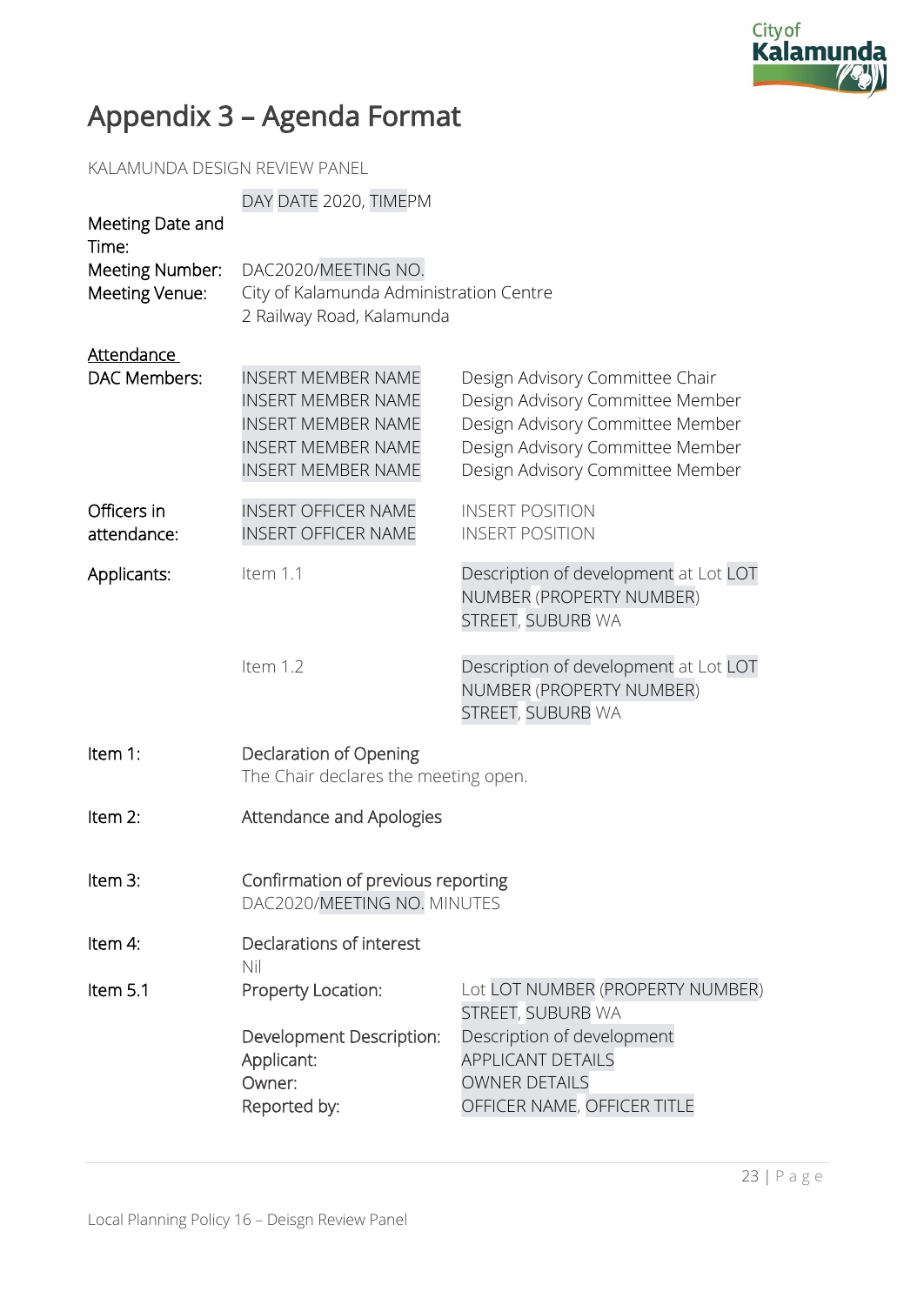

| Value of Development: |  |
|-----------------------|--|
|-----------------------|--|

Aerial:

Item 7:

|            | <b>MRS Zoning:</b><br>LPS Zoning:<br>LPS Zoning Map:<br><b>APPLICABLE LPP'S</b><br><b>APPLICABLE SPP'S</b>                                                                                                                                        | MRS ZONE<br><b>LPS ZONE</b>   | Applicable Policies / Structure Plans / Local Development Plans: |
|------------|---------------------------------------------------------------------------------------------------------------------------------------------------------------------------------------------------------------------------------------------------|-------------------------------|------------------------------------------------------------------|
|            | Background:<br>Proposed Development:<br>Reference Documentation:<br>Attachment 1- TITLE OF ATTACHMENT<br>Attachment 2 - TITLE OF ATTACHMENT<br>Attachment 3 - TITLE OF ATTACHMENT                                                                 |                               |                                                                  |
| Item 5.1.1 | Pre-meeting (panel members and local government officers only)<br>Development assessment overview<br>$\bullet$<br>Technical issues                                                                                                                |                               |                                                                  |
| Item 5.1.2 | Design Review meeting (all)<br>Proponent welcome<br>$\bullet$<br>Presentation/response to prior recommendations<br>$\bullet$<br>Questions and clarification<br>$\bullet$<br>Discussion Confirmation of DAC advice/recommendations by the<br>Chair |                               |                                                                  |
| Item 5.1.3 | Post meeting (panel members and local government officers only)                                                                                                                                                                                   |                               |                                                                  |
| ltem 6.2.3 | Post meeting (panel members and local government officers only)                                                                                                                                                                                   |                               |                                                                  |
| Item 7:    | <b>Status of Previous Items</b>                                                                                                                                                                                                                   |                               |                                                                  |
|            | <b>Property Location</b>                                                                                                                                                                                                                          | Description                   | <b>Status</b>                                                    |
|            | Lot LOT<br>NUMBER (PROPERT                                                                                                                                                                                                                        | Description of<br>development | <b>INSERT STATUS</b>                                             |

#### Item 8: Other business matters

A

Y NUMBER)

STREET, SUBURB W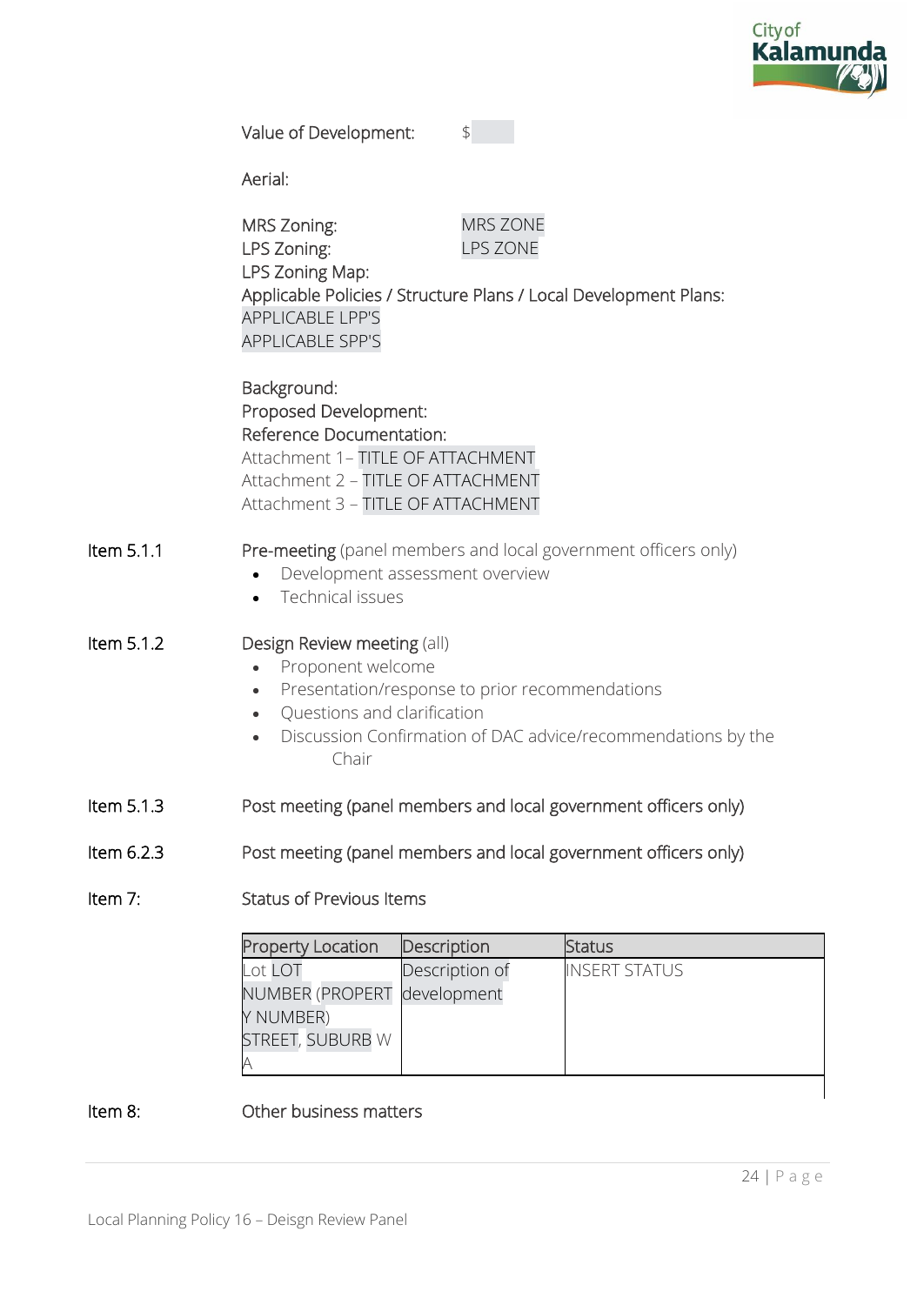

Nil

City of Kalamunda INSERT OFFICER NAME, INSERT OFFICER TITLE

E: INSERT OFFICER EMAIL

T: INSERT OFFICER TELEPHONE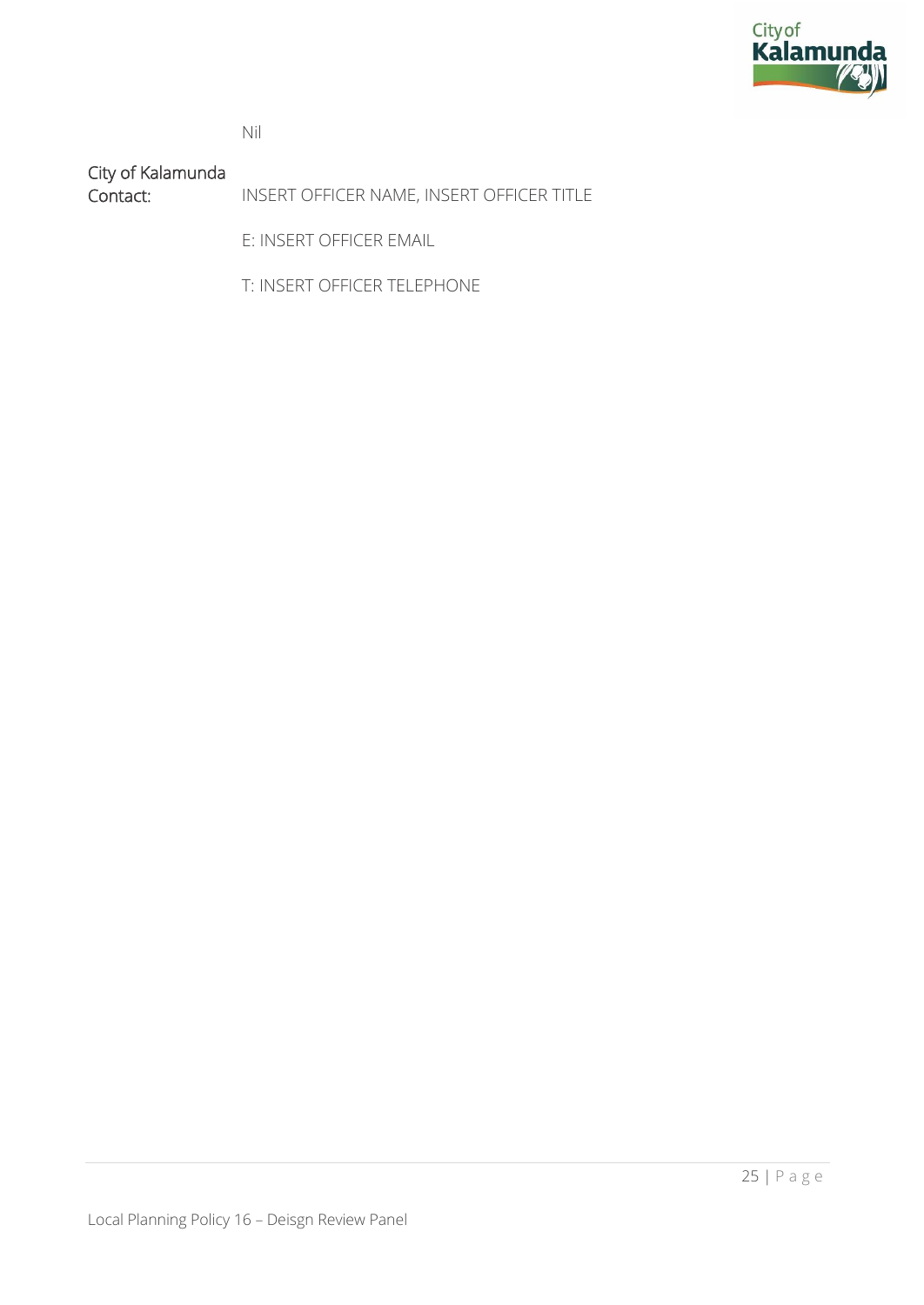

# Appendix 4 – Minutes Format

KALAMUNDA DESIGN REVIEW PANEL

| Meeting Date and<br>Time:         | DAY DATE 2020, TIMEPM                                                                                                                         |                                                                                                                                                                                 |  |
|-----------------------------------|-----------------------------------------------------------------------------------------------------------------------------------------------|---------------------------------------------------------------------------------------------------------------------------------------------------------------------------------|--|
| Meeting Number:<br>Meeting Venue: | DAC2020/MEETING NO.<br>City of Kalamunda Administration Centre<br>2 Railway Road, Kalamunda                                                   |                                                                                                                                                                                 |  |
| <b>Attendance</b><br>DAC Members: | <b>INSERT MEMBER NAME</b><br><b>INSERT MEMBER NAME</b><br><b>INSERT MEMBER NAME</b><br><b>INSERT MEMBER NAME</b><br><b>INSERT MEMBER NAME</b> | Design Advisory Committee Chair<br>Design Advisory Committee Member<br>Design Advisory Committee Member<br>Design Advisory Committee Member<br>Design Advisory Committee Member |  |
| Officers in<br>attendance:        | <b>INSERT OFFICER NAME</b><br><b>INSERT OFFICER NAME</b>                                                                                      | <b>INSERT POSITION</b><br><b>INSERT POSITION</b>                                                                                                                                |  |
| Applicants:                       | Item 1.1                                                                                                                                      | Description of development at Lot LOT<br>NUMBER (PROPERTY NUMBER)<br>STREET, SUBURB WA                                                                                          |  |
|                                   | Item 1.2                                                                                                                                      | Description of development at Lot LOT<br>NUMBER (PROPERTY NUMBER)<br>STREET, SUBURB WA                                                                                          |  |
| Item 1:                           | Declaration of Opening<br>The Chair declares the meeting open.                                                                                |                                                                                                                                                                                 |  |
| Item 2:                           | Attendance and Apologies                                                                                                                      |                                                                                                                                                                                 |  |
| Item 3:                           | Confirmation of previous reporting<br>DAC2020/MEETING NO. MINUTES                                                                             |                                                                                                                                                                                 |  |
| Item 4:                           | Declarations of interest<br>Nil                                                                                                               |                                                                                                                                                                                 |  |
| Item 5.1                          | Property Location:<br>Development Description:<br>Applicant:<br>Owner:<br>Reported by:                                                        | Lot LOT NUMBER (PROPERTY NUMBER)<br>STREET, SUBURB WA<br>Description of development<br><b>APPLICANT DETAILS</b><br><b>OWNER DETAILS</b><br>OFFICER NAME, OFFICER TITLE          |  |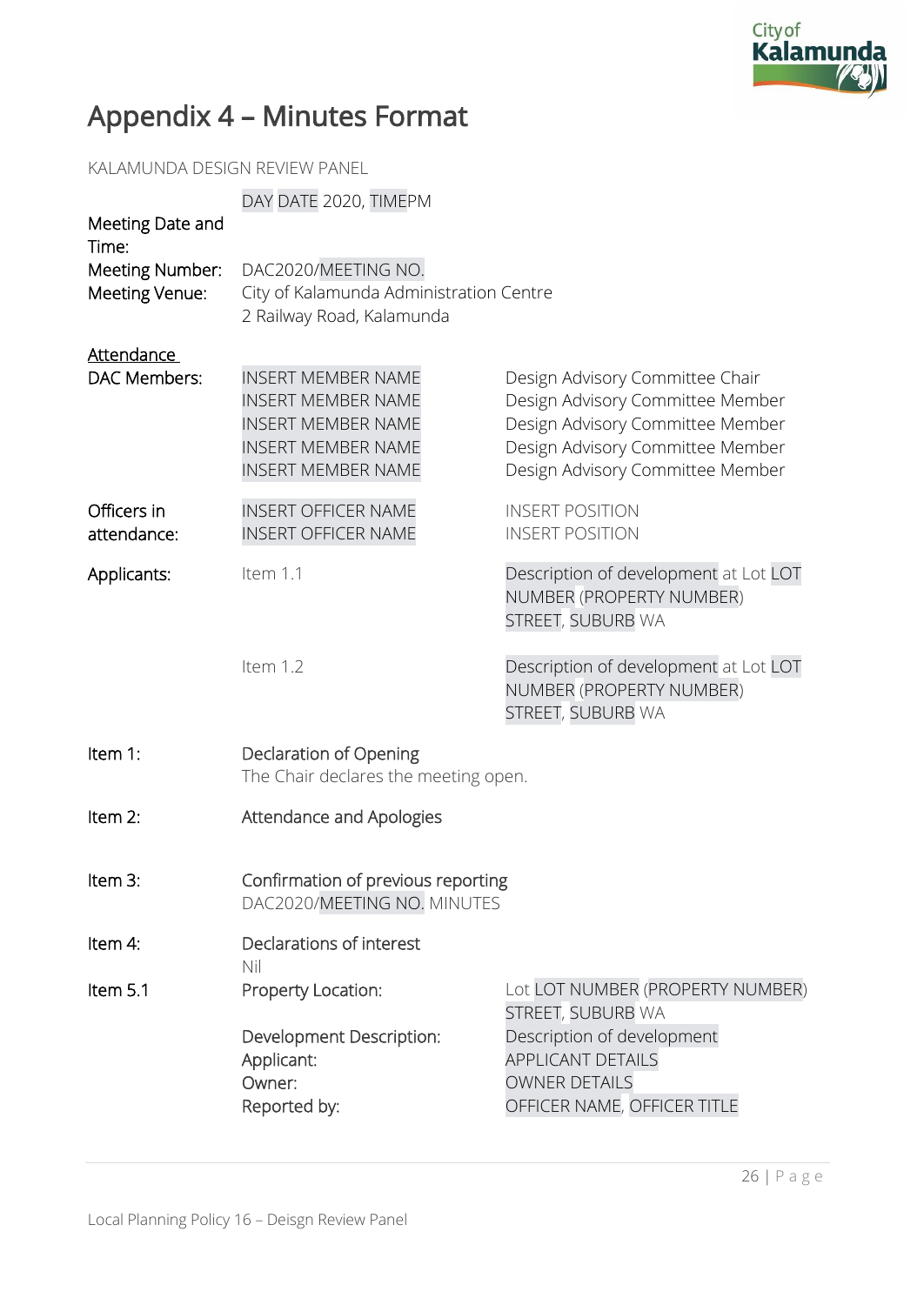

Value of Development:  $\frac{1}{2}$ 

Aerial:

 MRS Zoning: MRS ZONE LPS Zoning: LPS ZONE LPS Zoning Map: Applicable Policies / Structure Plans / Local Development Plans: APPLICABLE LPP'S APPLICABLE SPP'S

 Background: Proposed Development: Reference Documentation: Attachment 1– TITLE OF ATTACHMENT Attachment 2 – TITLE OF ATTACHMENT

Attachment 3 – TITLE OF ATTACHMENT

Item 5.1 RECOMMENDATIO B. INSERT RECOMMENDATION NO. 3 NS A. INSERT RECOMMENDATION NO.1 C. INSERT RECOMMENDATION NO. 3

| Item 5.1                | <b>MATRIX</b>                  |      | <b>SUPPORTED</b>           |
|-------------------------|--------------------------------|------|----------------------------|
| <b>DESIGN PRINCIPAL</b> |                                |      | PENDING FURTHER ATTENTION  |
| <b>ASSESSMENT</b>       |                                |      | NOT SUPPORTED              |
|                         |                                |      |                            |
|                         |                                |      | NOT CONSIDERED / DISCUSSED |
|                         | <b>DESIGN PRINCIPAL</b>        | DAC1 | <b>DAC2 DAC COMMENT</b>    |
|                         | <b>CONTEXT &amp; CHARACTER</b> |      |                            |
|                         |                                |      |                            |
|                         | LANDSCAPE QUALITY              |      |                            |
|                         |                                |      |                            |
|                         | <b>BUILT FORM &amp; SCALE</b>  |      |                            |
|                         |                                |      |                            |
|                         | <b>FUNCTIONALITY AND</b>       |      |                            |
|                         | <b>BUILD QUALITY</b>           |      |                            |
|                         |                                |      |                            |
|                         | <b>SUSTAINABILITY</b>          |      |                            |
|                         |                                |      |                            |
|                         | <b>AMENITY</b>                 |      |                            |
|                         |                                |      |                            |
|                         | <b>LEGIBILITY</b>              |      |                            |
|                         |                                |      |                            |
|                         | <b>SAFETY</b>                  |      |                            |